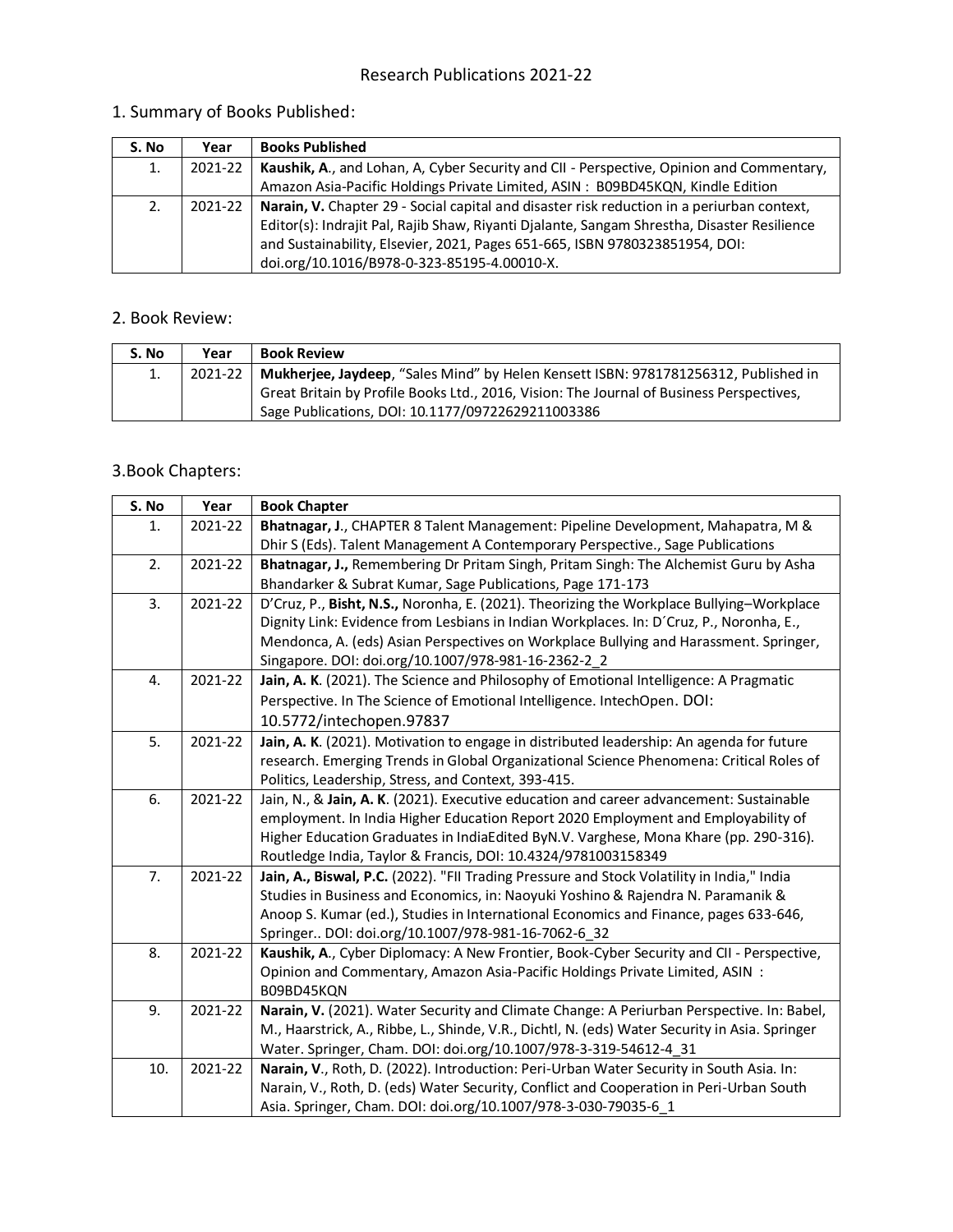| 11. | 2021-22 | Roth, D., & Narain, V. (2022). Concluding Reflections: Towards Alternative Peri-Urban<br>Futures?. Water Security, Conflict and Cooperation in Peri-Urban South Asia, 171.<br>Springer.Cham: Switzerland, DOI: 10.1007/978-3-030-79035-6_9                                                                                                                                                          |
|-----|---------|-----------------------------------------------------------------------------------------------------------------------------------------------------------------------------------------------------------------------------------------------------------------------------------------------------------------------------------------------------------------------------------------------------|
| 12. | 2021-22 | Narain, V., & Roth, D. (2022). Water Security, Conflict and Cooperation in Peri-Urban<br>South Asia: Flows across Boundaries (p. 180). Springer Nature.<br>DOI: 10.1007/978-3-030-79035-6                                                                                                                                                                                                           |
| 13. | 2021-22 | Singh, A. K., & Narain, V. (2021). Peri-urbanisation and changing water flows:<br>Competition, conflicts and cooperation. In Water Conflicts and Resistance (pp. 179-196).<br>Routledge India., eBook ISBN 9780429351006                                                                                                                                                                            |
| 14. | 2021-22 | Narain, V. (2022). Bridging a North-South Epistemological Divide in Public Policy Research<br>and Education. In: Nair, S., Varma, N. (eds) Emerging Pedagogies for Policy Education.<br>Palgrave Macmillan, Singapore. DOI: doi.org/10.1007/978-981-16-5864-8_8                                                                                                                                     |
| 15. | 2021-22 | Panda, A. (2022). Effective Organizational Leadership in Indian Context. In: Pandey, A.,<br>Budhwar, P., Bhawuk, D.P.S. (eds) Indigenous Indian Management. Palgrave Studies in<br>Indian Management. Palgrave Macmillan, Cham. DOI: doi.org/10.1007/978-3-030-87906-<br>88                                                                                                                         |
| 16. | 2021-22 | Panda, A., Gupta, R.K. (2022). Understanding Organizations and Business Ecosystems in<br>India Using Business Systems Framework. In: Pandey, A., Budhwar, P., Bhawuk, D.P.S.<br>(eds) Indigenous Indian Management. Palgrave Studies in Indian Management. Palgrave<br>Macmillan, Cham. DOI: doi.org/10.1007/978-3-030-87906-8_10                                                                   |
| 17. | 2021-22 | Panda, A., Business Schools in India at a Crossroad: Time to make Management Education<br>Relevant while Chasing the "Triple Crown", Reimagining Management Education in the<br>21st Century: The Way Ahead, Bloomsbury, Bloomsbury Publishing, ISBN-9789354353703                                                                                                                                  |
| 18. | 2021-22 | Ray, R.S., Sharma, T. (2022). Towards Cluster-Based Sustainability and CSR Framework in<br>Indian Small and Medium Enterprises-A Case Study on Garment Industry. In: Talapatra,<br>J., Mitra, N., Schmidpeter, R. (eds) Emerging Economic Models for Sustainable Businesses.<br>Responsible Leadership and Sustainable Management. Springer, Singapore. DOI:<br>doi.org/10.1007/978-981-16-7614-7_5 |
| 19. | 2021-22 | Kathuria, R., Awasthy, R., and Sharma, T., Spiritual Intelligence As In Nichiren Buddhism:<br>Implications For Conscious Leadership And Management; Consciousness-Based<br>Leadership and Management, Volume 1: Vedic and Other Philosophical Approaches to<br><b>Oneness and Flourishing</b><br>by Anil Maheshwari (Editor); Springer International Publishing                                     |
| 20. | 2021-22 | Sharma, D., Kumar, P., Singh, R.K. (2022). Quantifiable Contribution of Sustainable<br>Manufacturing Enablers in Indian SMEs. In: Agrawal, R., Jain, J.K., Yadav, V.S., Manupati,<br>V.K., Varela, L. (eds) Recent Advances in Industrial Production. Lecture Notes in<br>Mechanical Engineering. Springer, Singapore. DOI: doi.org/10.1007/978-981-16-5281-<br>3 12                                |
| 21. | 2021-22 | Srivastava, V., Srivastava, M.K. (2021). Modelling Enablers of Customer-Centricity<br>in Convenience Food Retail. In: Singh, P.K., Polkowski, Z., Tanwar, S., Pandey, S.K.,<br>Matei, G., Pirvu, D. (eds) Innovations in Information and Communication<br>Technologies (IICT-2020). Advances in Science, Technology & Innovation. Springer,<br>Cham. https://doi.org/10.1007/978-3-030-66218-9_21   |

## 4. Cases Published in leading Case Clear Houses:

| S. No | Year    | Case / Case Analysis                                                                |
|-------|---------|-------------------------------------------------------------------------------------|
| 1.    | 2021-22 | Anuradha Mukherji, Bhatnagar, Jyotsna, Yes Bank: Al or Human Connection for Talent  |
|       |         | Management? W25367., Case (PDF) • 6 pages • 2021-12-17                              |
| 2.    | 2021-22 | Kaur, Prabhjot, Bhatnagar, Jyotsna., The Happy Turtle: Womanpreneur and Talent in a |
|       |         | Circular Economy., W25373., Case (PDF) . 8 pages . 2022-03-24                       |
| 3.    | 2021-22 | Bhatnagar, Jyotsna; Gupta, Parul., Amazon: Legal Woes, Crisis, and Resilience.,     |
|       |         | 9B21C003., Case (PDF) • 12 pages • 2021-04-23 (Rev: 2021-01-21)                     |
| 4.    | 2021-22 | Dasgupta M. The Facebook and Reliance Jio Deal. Vision. January 2022.               |
|       |         | doi:10.1177/09722629221074097                                                       |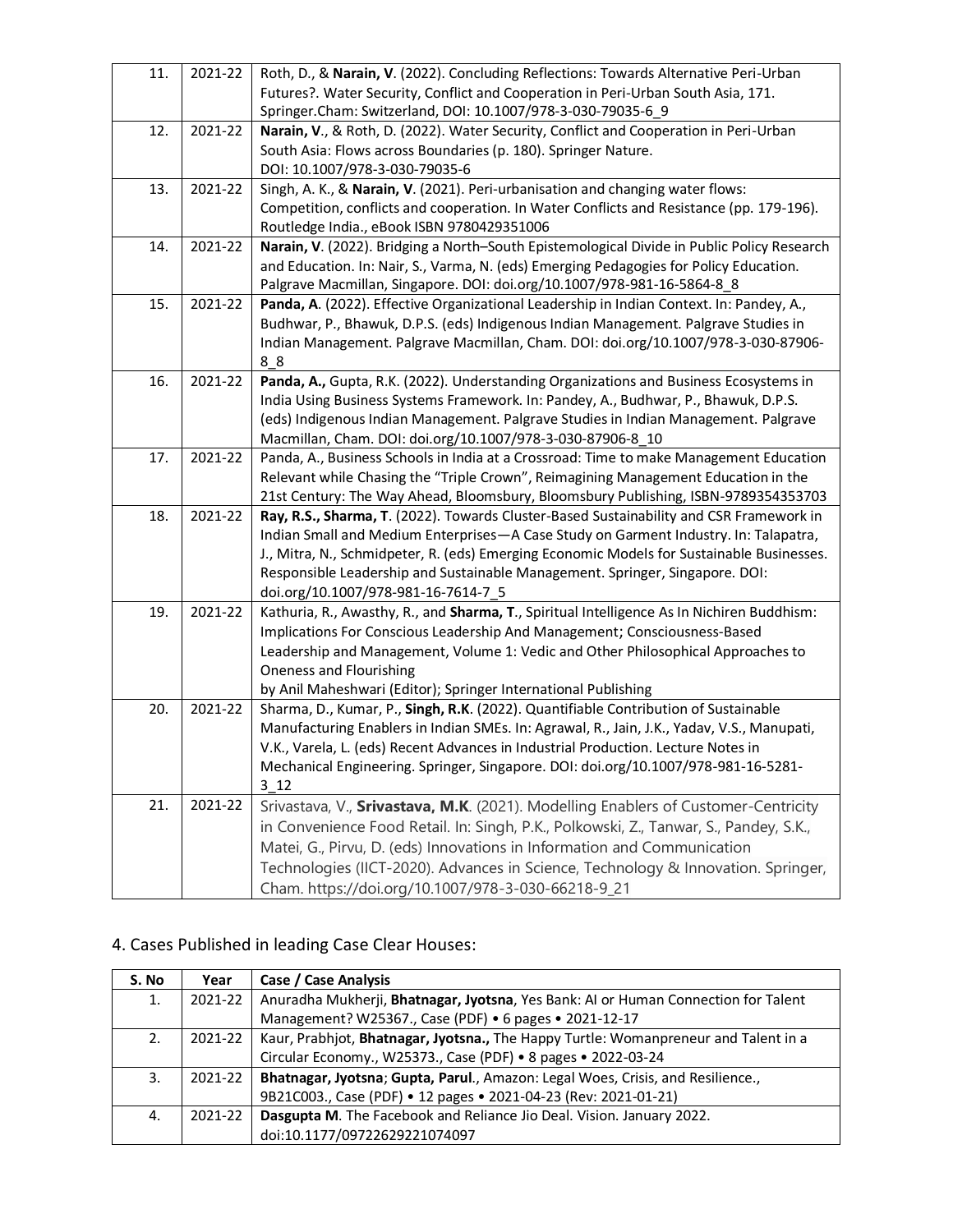| 5.  | 2021-22 | Gupta, S., Gupta, N. and Narayan, S. (2022), "Boeing: surviving business turbulence after   |
|-----|---------|---------------------------------------------------------------------------------------------|
|     |         | black swan cataclysms", The CASE Journal, Vol. 18 No. 1, pp. 72-102. doi.org/10.1108/TCJ-   |
|     |         | 01-2021-0022                                                                                |
| 6.  | 2021-22 | Gaur, Sunil, Jain, Anshul, Rudra Industries: Bidding for Generator Leases., W25653, Case    |
|     |         | (PDF) • 8 pages • 2022-02-24                                                                |
| 7.  | 2021-22 | Jain, Neera, Bansal, Amogh, Walmart- Flipkart Deal: In Search of Stability., 9B21M052.,     |
|     |         | Case (PDF) • 15 pages • 2021-05-13                                                          |
| 8.  | 2021-22 | Agarwal, Puja, Jain, Neera, BlewMinds: Leveraging Influencer Communication Strategies.,     |
|     |         | W25336.,., Case (PDF) • 11 pages • 2022-02-28                                               |
| 9.  | 2021-22 | Tripathy, Kr. Arun and Bisht, S. Nidhi, ICICI BANK: FIGHTING A CRISIS IN CORPORATE          |
|     |         | GOVERNANCE., Asian Case Research Journal 2021 25:02n03, 139-161                             |
| 10. | 2021-22 | Aditi Saini; Mukherjee, Jaydeep, The Challenges of Marketing Budget Preparation in          |
|     |         | Uncertain Times., 9B21A020, Case (PDF) • 13 pages • 2021-06-29                              |
| 11. | 2021-22 | Atantra Das Gupta, Mukherjee, Jaydeep, Star Medical Equipment: Grow Market Share or         |
|     |         | Profitability? W25233., Case (PDF) • 10 pages • 2021-09-08                                  |
|     |         | Mukherjee, Jaydeep, West Bengal Assembly Election 2021: The Competitive Marketing           |
| 12. | 2021-22 |                                                                                             |
|     |         | Strategies at Play., W25425., Case (PDF) . 8 pages . 2021-11-10                             |
| 13. | 2021-22 | Mukherjee, Jaydeep, White House Industries: A Customer Selection Conundrum.,                |
|     |         | W25427, Sankha Bhattacharya, Case (PDF) . 10 pages . 2021-12-08                             |
| 14. | 2021-22 | Mukherjee, Jaydeep, Brand Tanishq: Navigating Social Media Backlash, W25084, Case           |
|     |         | (PDF) • 15 pages • 2021-10-15                                                               |
| 15. | 2021-22 | Mukherjee, Jaydeep, Mantra Ayurveda: Scaling Direct-To-Consumer Marketing.,                 |
|     |         | W25497., Aditi Saini, Case (PDF) • 14 pages • 2022-01-04                                    |
| 16. | 2021-22 | Mukherjee, J., (2022). Bengal assembly election 2021: TMC coping with important leaders     |
|     |         | defecting. In SAGE Business Cases. SAGE Publications, Ltd,                                  |
|     |         | dx.doi.org/10.4135/9781529793994                                                            |
| 17. | 2021-22 | Mukherjee, J., & Tripathi, P., (2022). A covid-19 dilemma in India: Calibrating a downsized |
|     |         | automobile marketing budget. In SAGE Business Cases. SAGE Publications, Ltd.,               |
|     |         | https://dx.doi.org/10.4135/9781529795233                                                    |
| 18. | 2021-22 | Mukherjee, J., (2022). Essess by indian coatings: Facing challenges of salesforce           |
|     |         | integration. In SAGE Business Cases. SAGE Publications, Ltd.,                               |
|     |         | dx.doi.org/10.4135/9781529795882                                                            |
| 19. | 2021-22 | Mukherjee, J., (2022). CoolFridge India: Retail network expansion in rural markets. In      |
|     |         | SAGE Business Cases. SAGE Publications, Ltd., dx.doi.org/10.4135/9781529796209              |
| 20. | 2021-22 | Mukherjee, J., (2022). Investment in dealer training in an uncertain market: Balancing      |
|     |         | immediate needs with long-term sales performance. In SAGE Business Cases. SAGE              |
|     |         | Publications, Ltd., dx.doi.org/10.4135/9781529790542                                        |
| 21. | 2021-22 | Mukherjee, J., (2022). Jeevan nursing home: Fighting low-priced competitors during an       |
|     |         | economic downturn. In SAGE Business Cases. SAGE Publications, Ltd,                          |
|     |         | dx.doi.org/10.4135/9781529796056                                                            |
| 22. | 2021-22 | Mukherjee, J., (2022). Selling motorcycles in kolkata: Challenges of managing a buying      |
|     |         | centre. In SAGE Business Cases. SAGE Publications, Ltd.,                                    |
|     |         | dx.doi.org/10.4135/9781529790771                                                            |
| 23. | 2021-22 | Mukherjee, J., (2022). Choosing the right job: Dilemma of a fresh MBA. In SAGE Business     |
|     |         | Cases. SAGE Publications, Ltd., dx.doi.org/10.4135/9781529796438                            |
| 24. | 2021-22 | Mukherjee, J., (2022). Raman tractors: Establishing a tractor dealership. In SAGE Business  |
|     |         | Cases. SAGE Publications, Ltd., dx.doi.org/10.4135/9781529795240                            |
| 25. | 2021-22 | Mukherjee J. Tata Nano: Case of Repositioning: Case Analysis. Vikalpa. 2021;46(3):188-      |
|     |         | 190. doi:10.1177/02560909211044253                                                          |
| 26. | 2021-22 | Prashar A. Mohalla Clinic: A Case on Healthcare Service Operations and Quality. Vision.     |
|     |         | September 2021. doi:10.1177/09722629211041837                                               |
| 27. | 2021-22 | Prashar A. Heavy Lifters, India: Towards a Circular Economy Era. Vision. October 2021.      |
|     |         | doi:10.1177/09722629211043593                                                               |
| 28. | 2021-22 | Prashar, Anupama and Gupta, Parul Twitter India: At a Crossroads between Freedom of         |
|     |         | Expression and Social Responsibility., W26368., Case (PDF) • 12 pages • 2022-03-09          |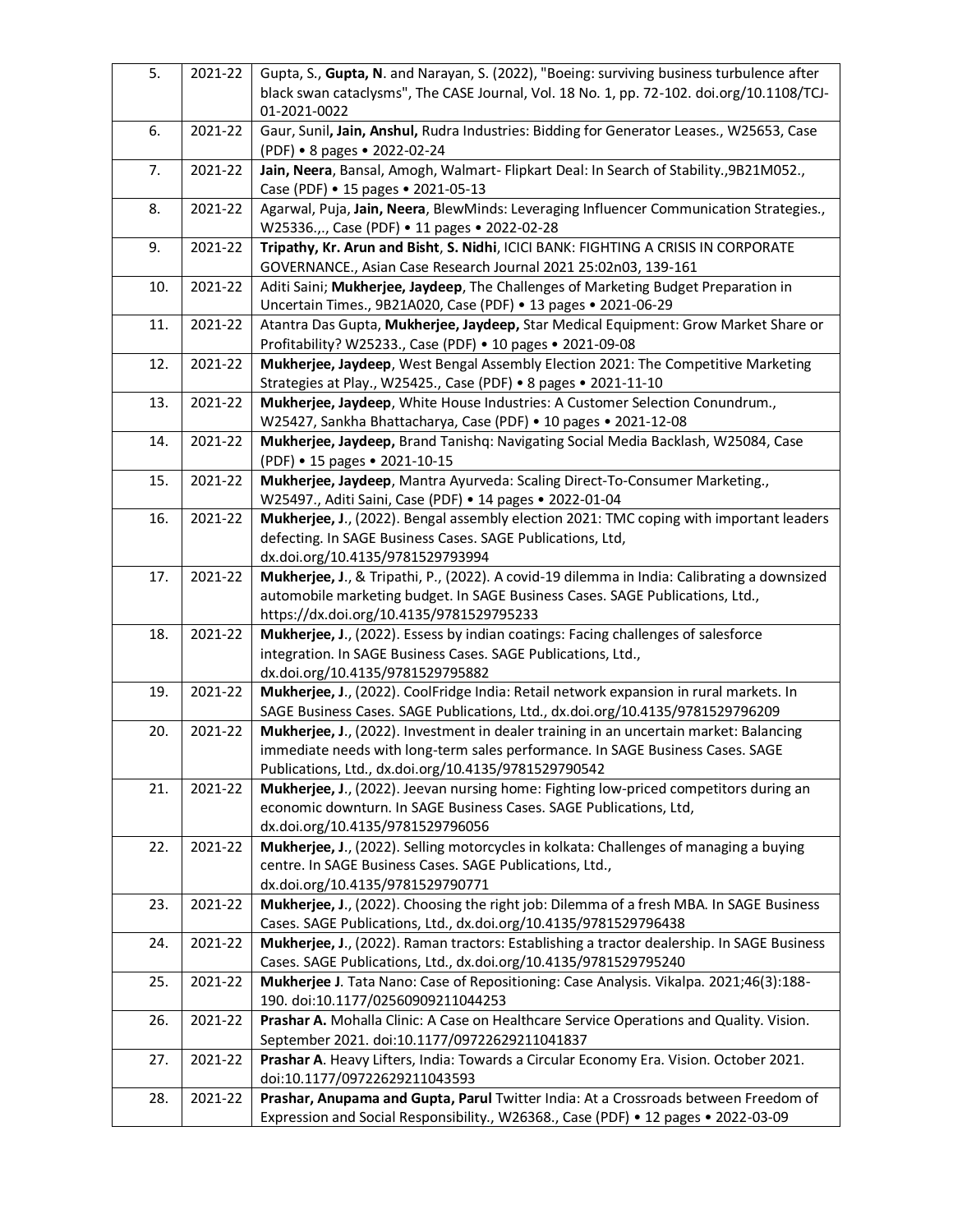|     | 2021-22   Sharma, Tanuja, Sterlite Copper: Business at What Cost? 9B21C036., Roopal Gupta., Case |
|-----|--------------------------------------------------------------------------------------------------|
|     | PDF) • 12 pages • 2021-08-16                                                                     |
| 30. | 2021-22   Kapoor G, Singh RK. Panth Transport Limited: Digitizing Bulk Logistics. Vision.        |
|     | 2021;25(4):483-487. doi:10.1177/09722629211035648                                                |

## 5. Paper published in International / National Journal:

| S. No | Year    | <b>Journal Article</b>                                                                                                                                   |
|-------|---------|----------------------------------------------------------------------------------------------------------------------------------------------------------|
| 1.    | 2021-22 | V. Sunder M and A. Prashar, "Characterization and Examination of Operational Excellence                                                                  |
|       |         | Deployment Failures: Mediation Effect of Technical and Behavioral Failure Factors," in                                                                   |
|       |         | IEEE Transactions on Engineering Management, DOI: 10.1109/TEM.2021.3071294.                                                                              |
| 2.    | 2021-22 | Achint Nigam, Prem Dewani, Abhishek Behl, Vijay Pereira, Consumer's response to                                                                          |
|       |         | conditional promotions in retailing: An empirical inquiry,                                                                                               |
|       |         | Journal of Business Research, Volume 144,2022, Pages 751-763, ISSN 0148-2963,                                                                            |
|       |         | doi.org/10.1016/j.jbusres.2022.02.051.                                                                                                                   |
| 3.    | 2021-22 | Abira Reize, Bella L. Galperin, Meena Chavan, Abhishek Behl, Vijay Pereira, Examining the                                                                |
|       |         | relationship between fear of COVID-19, intolerance for uncertainty, and cyberloafing: A                                                                  |
|       |         | mediational model,                                                                                                                                       |
|       |         | Journal of Business Research, Volume 145, 2022, Pages 660-670, ISSN 0148-2963,                                                                           |
|       |         | doi.org/10.1016/j.jbusres.2022.03.037.                                                                                                                   |
| 4.    | 2021-22 | Agarwal R, Kallapur S. Four Ways to Improve Risk Reporting. California Management                                                                        |
|       |         | Review. 2021;63(4):52-65. DOI:10.1177/00081256211019801                                                                                                  |
| 5.    | 2021-22 | Sindhwani, R., Hasteer, N., Behl, A., Varshney, A. and Sharma, A. (2022), "Exploring                                                                     |
|       |         | "what," "why" and "how" of resilience in MSME sector: a m-TISM approach",                                                                                |
|       |         | Benchmarking: An International Journal, Vol. ahead-of-print No. ahead-of-print.<br>DOI.org/10.1108/BIJ-11-2021-0682                                      |
| 6.    | 2021-22 | J. Pandey, Hassan, Yusuf, Pandey, Jatin, Pereira, Vijay, Behl, Abhishek. Fischer, Benjamin,                                                              |
|       |         | Laker Bruno, "Leader Signaled Knowledge Hiding and Erosion of Cocreated Value:                                                                           |
|       |         | Microfoundational Evidence From the Test Preparation Industry," in IEEE Transactions on                                                                  |
|       |         | Engieering Management, DOI: 10.1109/TEM.2022.3149005.                                                                                                    |
| 7.    | 2021-22 | Behl, Abhishek. (2022). Changing research paradigms of blockchain for businesses:                                                                        |
|       |         | Proposing a M.A.L.T framework. The Journal of High Technology Management Research.                                                                       |
|       |         | 33. 100428. 10.1016/j.hitech.2022.100428.                                                                                                                |
| 8.    | 2021-22 | Vinayak, R., Bhatnagar, J. and Agarwal, M.N. (2021), "When and how does perceived                                                                        |
|       |         | overqualification lead to turnover intention? A moderated mediation model", Evidence-                                                                    |
|       |         | based HRM, Vol. 9 No. 4, pp. 374-390. DOI.org/10.1108/EBHRM-09-2020-0123                                                                                 |
| 9.    | 2021-22 | Sharma, A., Bhatnagar, J., Jaiswal, M. and Thite, M. (2022), "Interplay of enterprise social                                                             |
|       |         | media and learning at work: a qualitative investigation", Journal of Enterprise Information                                                              |
|       |         | Management, Vol. 35 No. 2, pp. 550-565. DOI.org/10.1108/JEIM-06-2020-0227                                                                                |
| 10.   | 2021-22 | Bohra, Rakesh and Bhatnagar, Jyotsna, Case Study: One Employee Went Freelance. Now                                                                       |
|       |         | Everyone Wants the Same Deal, Harvard Business Review, https://hbr.org/2022/03/case-                                                                     |
|       |         | study-one-employee-went-freelance-now-everyone-wants-the-same-deal                                                                                       |
| 11.   | 2021-22 | Bisht, Nidhi S. & Mahajan, Ashish, 2021. "Shared stressors and core self-evaluations: A                                                                  |
|       |         | trait activation perspective on employee performance," Journal of Business Research,                                                                     |
|       |         | Elsevier, vol. 131(C), pages 103-111.                                                                                                                    |
| 12.   | 2021-22 | Bisht, S.Nidhi., Trusson, Clive, Siwale, Juliana, and Ravishankar, N. M, Enhanced job                                                                    |
|       |         | satisfaction under tighter technological control: The paradoxical outcomes of                                                                            |
|       |         | digitalization, New Technology, Work and Employment, First published: 30 October 2021                                                                    |
|       | 2021-22 | DOI.org/10.1111/ntwe.12222                                                                                                                               |
| 13.   |         | Sharma, Krishna. Satya, Jain, Girish and Biswal, C Pratap,<br>Internecine interrelations among liquidity risk, market risk and credit risk in the Indian |
|       |         | banking system, Afro-Asian Journal of Finance and Accounting., Vol-1, Pp-1,                                                                              |
|       |         | 10.1504/AAJFA.2022.10044067 / ISSN: 1751-6447 (Print), ISSN: 1751-6455                                                                                   |
| 14.   | 2021-22 | Singhal, S., Choudhary, S. and Biswal, P.C. (2021), "Dynamic linkages among international                                                                |
|       |         | crude oil, exchange rate, and Norwegian stock market: evidence from ARDL bound testing                                                                   |
|       |         |                                                                                                                                                          |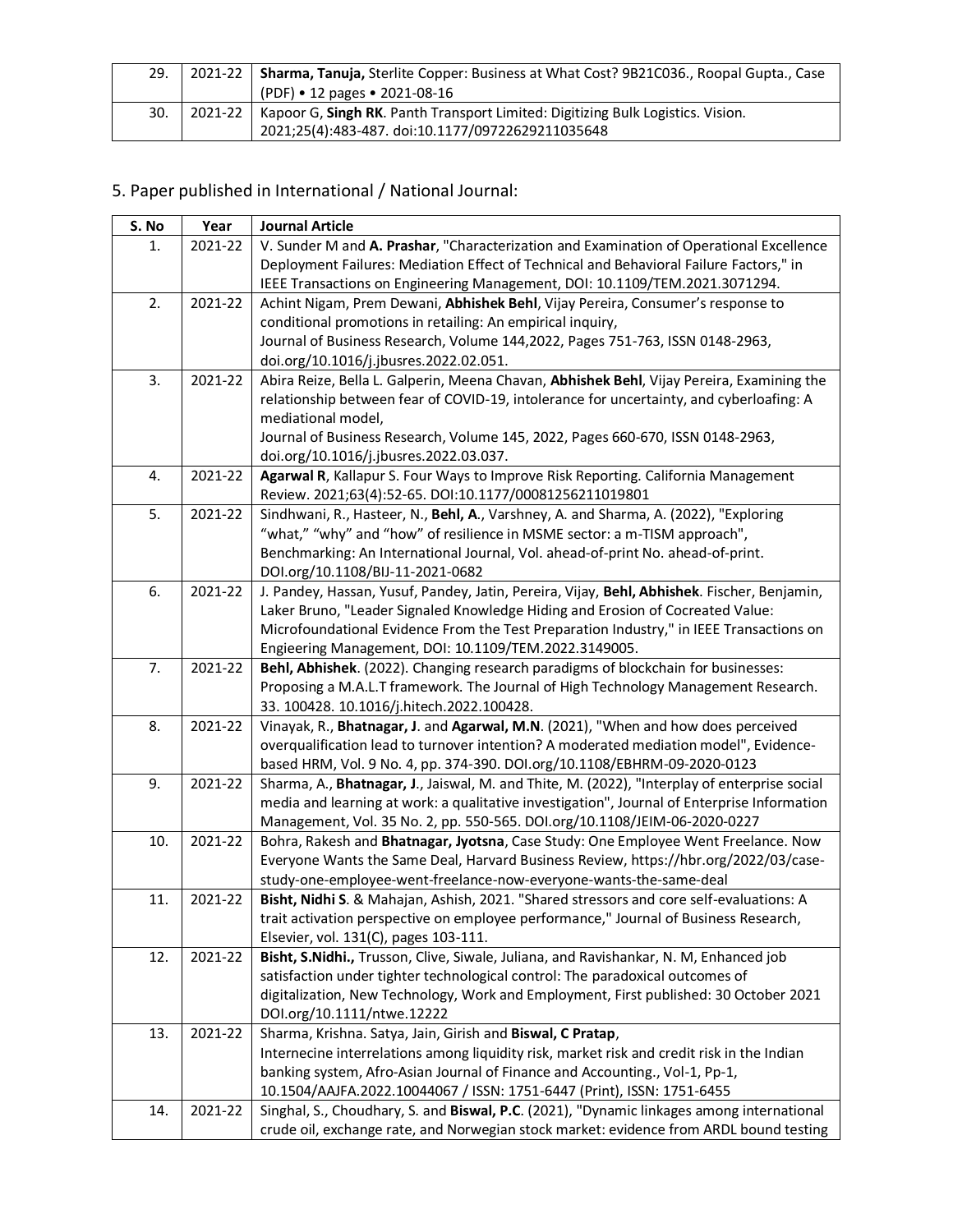|     |         | approach", International Journal of Energy Sector Management, Vol. ahead-of-print No.<br>ahead-of-print. https://DOI.org/10.1108/IJESM-10-2020-0006                                                                                                                                                                               |
|-----|---------|-----------------------------------------------------------------------------------------------------------------------------------------------------------------------------------------------------------------------------------------------------------------------------------------------------------------------------------|
| 15. | 2021-22 | Bondia, R., Biswal, P.C. and Panda, A. (2021), "Investigating association between factors<br>fostering attention to a stock and rationales to buy it: an empirical analysis", Review of<br>Behavioral Finance, Vol. ahead-of-print No. ahead-of-print. https://DOI.org/10.1108/RBF-<br>05-2021-0082                               |
| 16. | 2021-22 | Venkatesh, V.C., Dasgupta, M., Prashar, A. and Andersen, T.J. (2021), "Dealing with<br>surprise attacks: decomposing ERM as a dynamic capability to handle crises", Journal of<br>Small Business and Enterprise Development, Vol. 28 No. 4, pp. 515-536.<br>DOI.org/10.1108/JSBED-09-2020-0342                                    |
| 17. | 2021-22 | Dani, V.V. and Dasgupta, M. (2021), "GoBhaarati- contributing to the "Journey of Healthy<br>Living"", Emerald Emerging Markets Case Studies, Vol. 11 No. 1. DOI.org/10.1108/EEMCS-<br>08-2020-0283                                                                                                                                |
| 18. | 2021-22 | Kar, P.S., and Dasgupta, M. (2021), "Imaging Goa's B2B sales dilemma: provoke or justify",<br>Emerald Emerging Markets Case Studies, Vol. 11 No. 1. https://DOI.org/10.1108/EEMCS-<br>08-2020-0286                                                                                                                                |
| 19. | 2021-22 | Dasgupta, M, Linking unlearning with learning for performance in an era of disruption,<br>International Journal of Business Excellence, Vol-25, Issue-3, pp-391-411,                                                                                                                                                              |
| 20. | 2021-22 | Jena SK, Tiwari AK, Dash A, Aikins Abakah EJ. Volatility Spillover Dynamics between Large-,<br>Mid-, and Small-Cap Stocks in the Time-Frequency Domain: Implications for Portfolio<br>Management. Journal of Risk and Financial Management. 2021; 14(11):531.<br>DOI.org/10.3390/jrfm14110531                                     |
| 21. | 2021-22 | Kumari, D. and Dash, A. (2021), "SHEROES: entrepreneurship by acquisitions and organic<br>growth", Emerald Emerging Markets Case Studies, Vol. 11 No. 2. DOI.org/10.1108/EEMCS-<br>09-2020-0350                                                                                                                                   |
| 22. | 2021-22 | Dash, A. (2021), "IRFC - the beginning of a green era", Emerald Emerging Markets Case<br>Studies, Vol. 11 No. 1. DOI.org/10.1108/EEMCS-07-2020-0253                                                                                                                                                                               |
| 23. | 2021-22 | Gaur, V., Human Resource Development in Indian Industries: Policies Practices and<br>Implementation, Empirical Economics Letters, Vol-21, Issue-3 pp-25, Dr. Mohammad A.<br>Wadud                                                                                                                                                 |
| 24. | 2021-22 | Mishra, Brajesh, Ghosh, Sajal and Kanjilal, Kakali, Strategizing Export Promotion in Indian<br>Telecom Sector: Empirical Evidence using time and frequency analysis, Macroeconomics<br>and Finance in Emerging Market Economies, 10.1080/17520843.2022.2050091                                                                    |
| 25. | 2021-22 | Goel, S., Kapoor, N. Is earnings management related to board independence and gender<br>diversity? Sector-wise evidence from India. Int J Discl Gov (2021).<br>DOI.org/10.1057/s41310-021-00130-4                                                                                                                                 |
| 26. | 2021-22 | Goel, Sandeep, and Kapoor, Nimisha, The Impact of Board Characteristics on Economic<br>Performance of Corporate Sustainability: Learnings from India, Accountancy Business and<br>The Public Interest, Vol- 20, pp-484-507, Association for Accountancy & Business Affairs                                                        |
| 27. | 2021-22 | Goyal, S., Chauhan, S. and Gupta, P. (2021), "Users' response toward online doctor<br>consultation platforms: SOR approach", Management Decision, Vol. ahead-of-print No.<br>ahead-of-print. DOI.org/10.1108/MD-02-2021-0268                                                                                                      |
| 28. | 2021-22 | Gupta, A.K., Goyal, H. Framework for implementing big data analytics in Indian<br>manufacturing: ISM-MICMAC and Fuzzy-AHP approach. Inf Technol Manag 22, 207-229<br>(2021). DOI.org/10.1007/s10799-021-00333-9                                                                                                                   |
| 29. | 2021-22 | Dhaigude, A.S., Kapoor, R., Gupta, N. and Padhi, S.S. (2021), "Linking supply chain<br>integration to supply chain orientation and performance - a knowledge integration<br>perspective from Indian manufacturing industries", Journal of Knowledge Management,<br>Vol. 25 No. 9, pp. 2293-2315. DOI.org/10.1108/JKM-01-2020-0064 |
| 30. | 2021-22 | Sharma, P., Sardana, D., Gupta, N. and Arli, D. (2022), "Exploring the role of spiritual<br>leaders as celebrity business founders and brand endorsers", Marketing Intelligence &<br>Planning, Vol. 40 No. 1, pp. 105-120. DOI.org/10.1108/MIP-07-2021-0225                                                                       |
| 31. | 2021-22 | Mitra, T., Kapoor, R. and Gupta, N. (2022), "Studying key antecedents of disruptive<br>technology adoption in the digital supply chain: an Indian perspective", International<br>Journal of Emerging Markets, Vol. ahead-of-print No. ahead-of-print.<br>DOI.org/10.1108/IJOEM-07-2021-1052                                       |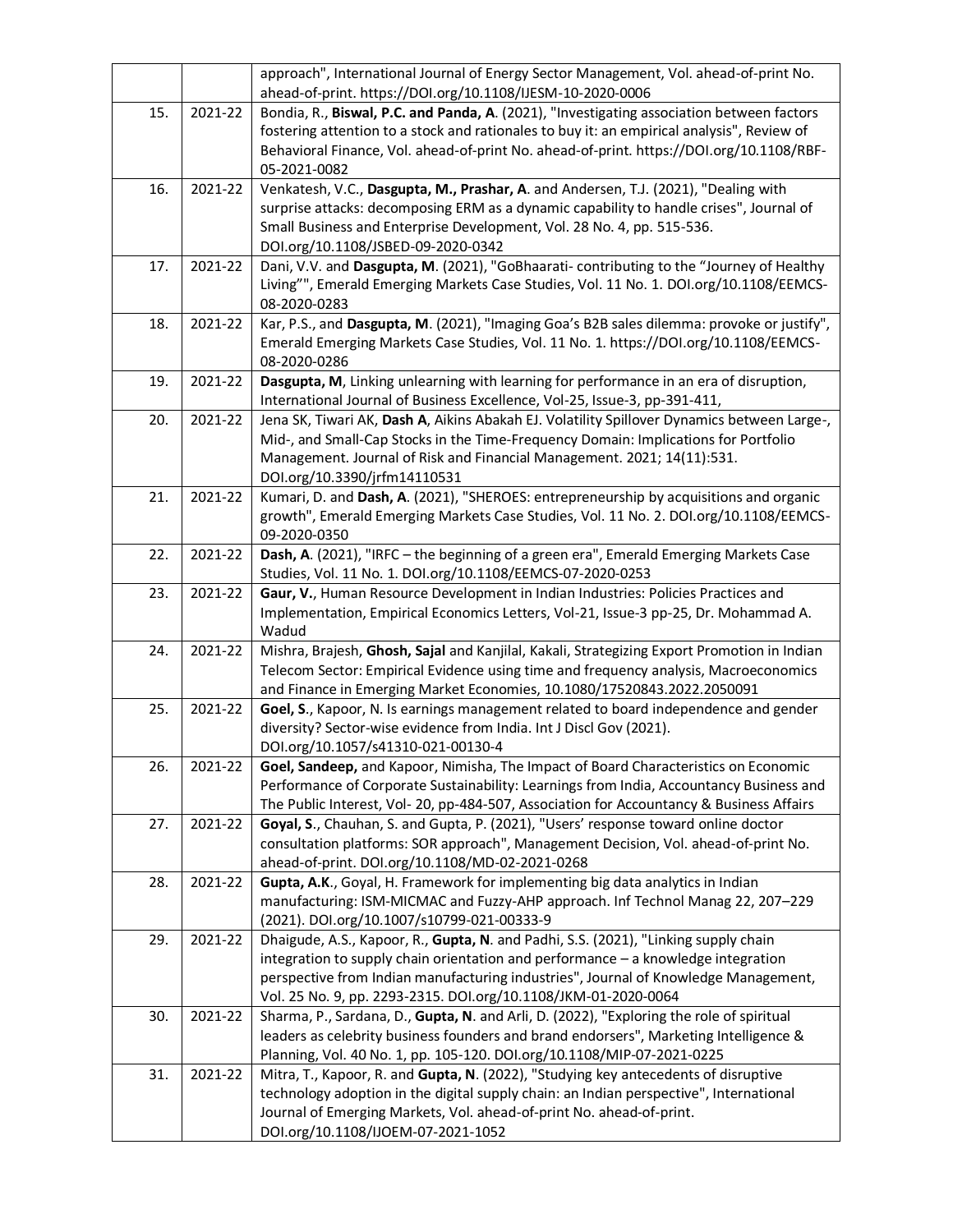| 32. | 2021-22 | Khatri, Arun, Singh, NP, and Gupta, Nakul, Big Data Analytics: Direction And Impact On<br>Financial Technology, Journal of Management Marketing and Logistics, Vol-8, Issue-4, pp-<br>218-234, DOI.org/10.17261/Pressacademia.2021.1529    |
|-----|---------|--------------------------------------------------------------------------------------------------------------------------------------------------------------------------------------------------------------------------------------------|
| 33. | 2021-22 | Khatri, Arun, Gupta, Nakul, and Parashar, Anupama, Application Of Technology<br>Acceptance Model (Tam) In Fintech Services, International Journal of Management, Vol-<br>11, Issue-12, pp- 3520- 3548, DOI.org/10.34218/IJM.11.12.2020.328 |
| 34. | 2021-22 | Mehta, N., Chauhan, S., Gupta, P., & Jaiswal, M. P. (2021). Pursuing Digital Learning                                                                                                                                                      |
|     |         | Platform Success: A Meta-Analytic Investigation of User and Cultural Contingencies.                                                                                                                                                        |
|     |         | Communications of the Association for Information Systems, 48, pp-pp.                                                                                                                                                                      |
|     |         | DOI.org/10.17705/1CAIS.04834                                                                                                                                                                                                               |
| 35. | 2021-22 | Mittal, A., Jain, A. and Dhingra, T. (2021), "DMart an ace in India's retail space", Emerald                                                                                                                                               |
|     |         | Emerging Markets Case Studies, Vol. 11 No. 1. https://DOI.org/10.1108/EEMCS-09-2020-                                                                                                                                                       |
|     |         | 0324                                                                                                                                                                                                                                       |
| 36. | 2021-22 | Farooq, M.I. and Gupta, P. (2021), "The transition to greener ways at Parsa's", Emerald                                                                                                                                                    |
|     |         | Emerging Markets Case Studies, Vol. 11 No. 2. DOI.org/10.1108/EEMCS-09-2020-0326                                                                                                                                                           |
| 37. | 2021-22 | Shaikh, I. (2021), "On the relation between the crude oil market and pandemic Covid-19",                                                                                                                                                   |
|     |         | European Journal of Management and Business Economics, Vol. 30 No. 3, pp. 331-356.                                                                                                                                                         |
|     |         | DOI.org/10.1108/EJMBE-08-2020-0223                                                                                                                                                                                                         |
| 38. | 2021-22 | Shaikh, I. and Huynh, T.L.D. (2021), "Does disease outbreak news impact equity,                                                                                                                                                            |
|     |         | commodity and foreign exchange market? Investors' fear of the pandemic COVID-19",                                                                                                                                                          |
|     |         | Journal of Economic Studies, Vol. ahead-of-print No. ahead-of-print. DOI.org/10.1108/JES-                                                                                                                                                  |
|     |         | 10-2020-0503                                                                                                                                                                                                                               |
| 39. | 2021-22 | Pramod Kumar Naik, Imlak Shaikh & Toan Luu Duc Huynh (2021): Institutional investment                                                                                                                                                      |
|     |         | activities and stock market volatility amid COVID-19 in India, Economic Research-                                                                                                                                                          |
|     |         | Ekonomska Istraživanja                                                                                                                                                                                                                     |
|     |         | DOI: 10.1080/1331677X.2021.1982399                                                                                                                                                                                                         |
| 40. | 2021-22 | Imlak Shaikh, Priyanka Vallabh, Monetary policy uncertainty and gold price in India:                                                                                                                                                       |
|     |         | Evidence from Reserve Bank of India's Monetary Policy Committee (MPC) review,                                                                                                                                                              |
|     |         | Resources Policy, Volume 76,2022,102642, ISSN 0301-4207,                                                                                                                                                                                   |
|     |         | DOI.org/10.1016/j.resourpol.2022.102642                                                                                                                                                                                                    |
| 41. | 2021-22 | Iyer, s. Veena, Chakravarthy, Lata, Examination of the Convergence route to IFRS                                                                                                                                                           |
|     |         | reporting and disclosure, Corporate Governance and Sustainability Review, Vol-6, Issue-1,                                                                                                                                                  |
|     |         | pp-32-45, DOI: 10.22495/cgsrv6i1p4                                                                                                                                                                                                         |
| 42. | 2021-22 | Pramani, R., Iyer, S.V. Adoption of payments banks: a grounded theory approach. Journal                                                                                                                                                    |
|     |         | of Financial Services Marketing (2022). DOI.org/10.1057/s41264-021-00133-w                                                                                                                                                                 |
| 43. | 2021-22 | Jain, A.K., Srivastava, S. & Cooper, C. A study on the relationship of abusive supervision                                                                                                                                                 |
|     |         | and fear based silence in India the mediating role of dimensions of emotional intelligence.                                                                                                                                                |
|     |         | Current Psychology (2021). DOI.org/10.1007/s12144-021-01912-3                                                                                                                                                                              |
| 44. | 2021-22 | Jain, A.K., Srivastava, S. and Sullivan, S.E. (2022), "Does fear-based silence mediate the                                                                                                                                                 |
|     |         | nepotism-employee outcomes relationship?", Personnel Review, Vol. ahead-of-print No.                                                                                                                                                       |
|     |         | ahead-of-print. DOI.org/10.1108/PR-06-2021-0394                                                                                                                                                                                            |
| 45. | 2021-22 | Lamba, P.S., and Jain, N. (2022), "Overcoming challenges faced by digital entrepreneurs: a                                                                                                                                                 |
|     |         | design thinking approach", Development and Learning in Organizations, Vol. ahead-of-                                                                                                                                                       |
|     |         | print No. ahead-of-print. https://DOI.org/10.1108/DLO-11-2021-0195                                                                                                                                                                         |
| 46. | 2021-22 | Lamba, Singh. Paramjit, and Jain, Neera., Emerging Social Power of Coaches in Digital                                                                                                                                                      |
|     |         | Entrepreneurship., Journal of Asia Entrepreneurship and Sustainability., Vol-17, Issue-04,                                                                                                                                                 |
|     |         | pp-74-104., Monash University. ISSN 1177-4541                                                                                                                                                                                              |
| 47. | 2021-22 | Kapil, K. (2022). Understanding customer loyalty in the online-to-offline (020) model by                                                                                                                                                   |
|     |         | measuring emotion and cognition in the indian context. Academy of marketing studies                                                                                                                                                        |
|     |         | journal, 26, 1-11.                                                                                                                                                                                                                         |
| 48. | 2021-22 | Kapil, Sheeba, Kapil, Nayan Kanwal, Blockchain In Hospitality And Tourism Industry Way                                                                                                                                                     |
|     |         | Forward, International Journal of Business and Economics (IJBE) ISSN (online) 2545-4137                                                                                                                                                    |
| 49. | 2021-22 | Kapil, Nayan Kanwal, Lunar Phases And Stock Return: Indian Study, International Journal                                                                                                                                                    |
|     |         | of Business and Economics (IJBE) ISSN (online) 2545-4137                                                                                                                                                                                   |
| 50. | 2021-22 | Choudhary PK, Kaushik A, Bharadwaj SS. Societal Digital Platforms: Architecture and                                                                                                                                                        |
|     |         | Design. Vision. December 2021. DOI:10.1177/09722629211056706                                                                                                                                                                               |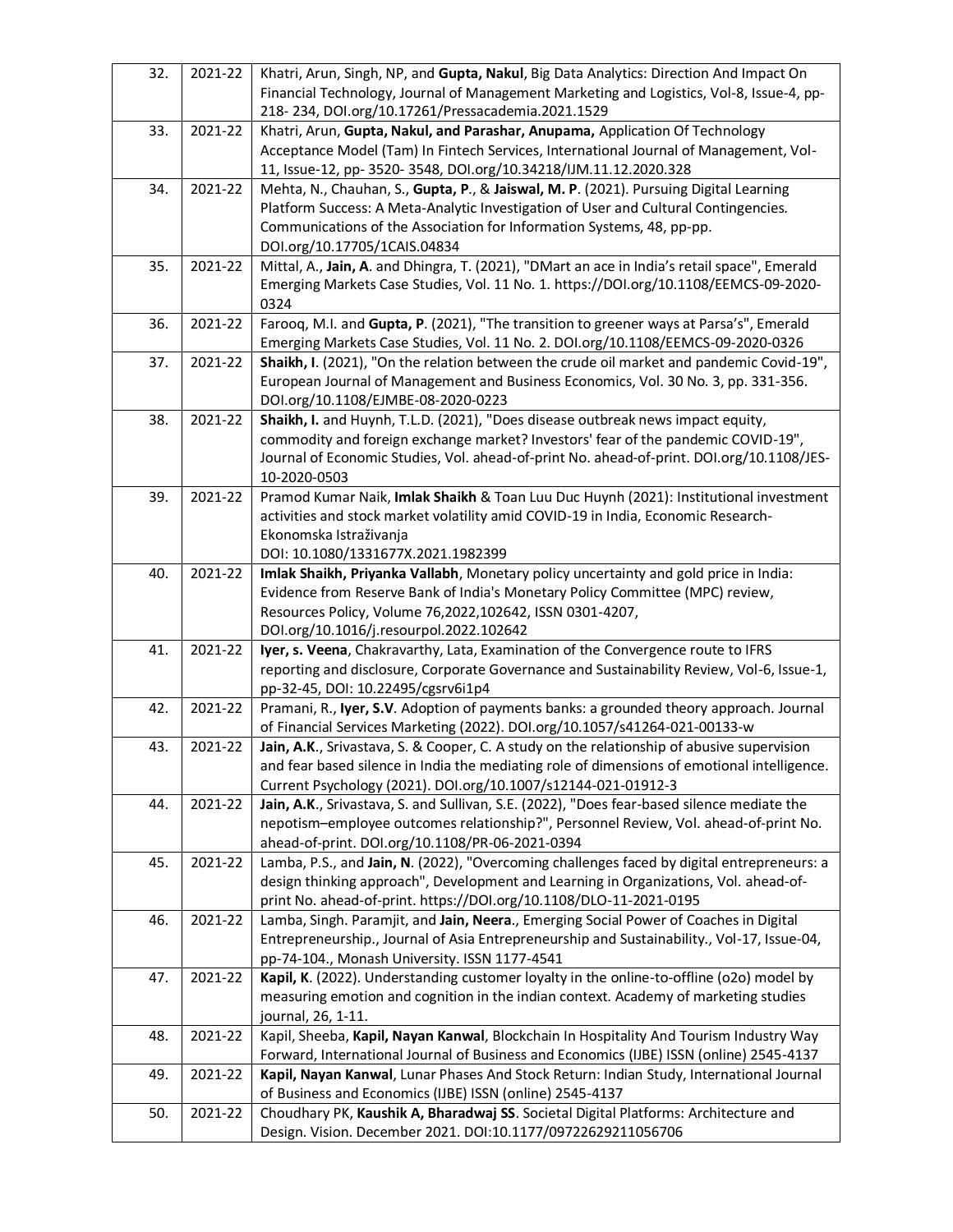| 51. | 2021-22 | Khatri, A. & Kaushik, A. (2021). Systematic Literature Review On Blockchain Adoption In                                                   |
|-----|---------|-------------------------------------------------------------------------------------------------------------------------------------------|
|     |         | Banking. Journal of Economics Finance and Accounting, 8 (3), 126-146. DOI:                                                                |
|     |         | 10.17261/Pressacademia.2021.1458                                                                                                          |
| 52. | 2021-22 | Kaushal, Ajit Leena, Institutional Quality and FDI Inflows in India, Empirical Economics                                                  |
|     |         | Letters, Vol-20, issue 8, Dr. Mohammad A. Wadud, ISSN 1681 8997                                                                           |
| 53. | 2021-22 | Kaushik, Anjali, Unfolding the Mystery of Failed Technology Projects, Cutter Business                                                     |
|     |         | Technology Journal, Vol-34, Issue-8, pp-19-24, ISSN: 2475-3718                                                                            |
| 54. | 2021-22 | Mishra, B. and Kumar, A. (2021), "How does regulatory framework impact sectoral                                                           |
|     |         | performance? A systematic literature review", International Journal of Productivity and                                                   |
|     |         | Performance Management, Vol. ahead-of-print No. ahead-of-print.                                                                           |
|     |         | DOI.org/10.1108/IJPPM-07-2021-0398                                                                                                        |
| 55. | 2021-22 | Mahapatro, Meerambika, and Kumar, Avanish, Social Production of Stigma and Fear                                                           |
|     |         | around COVID-19, Annals of Psychiatry and Mental Health, ISSN: 2374-0124                                                                  |
| 56. | 2021-22 | Mahapatro, M., Kumar, A. Domestic violence, women's health, and the sustainable                                                           |
|     |         | development goals: integrating global targets, India's national policies, and local                                                       |
|     |         | responses. J Public Health Pol 42, 298-309 (2021). DOI.org/10.1057/s41271-021-00283-0                                                     |
| 57. | 2021-22 | Leena Ajit Kaushal   (2021) Impact of institutional and regulatory quality on FDI inflow:                                                 |
|     |         | case of a developing Indian economy, Cogent Economics & Finance, 9:1, 1985201, DOI:                                                       |
|     |         | 10.1080/23322039.2021.1985201                                                                                                             |
| 58. | 2021-22 | Leena Ajit Kaushal   (2022) Impact of regional trade agreements on                                                                        |
|     |         | export efficiency - A case study of India, Cogent Economics & Finance, 10:1, 2008090,                                                     |
|     |         | DOI: 10.1080/23322039.2021.2008090                                                                                                        |
| 59. | 2021-22 | Leena Ajit Kaushal 1, 2021. "Estimating the Impact of Free Trade Agreements on India's                                                    |
|     |         | Export Potential," Applied Economics Quarterly (formerly: Konjunkturpolitik), Duncker &                                                   |
|     |         | Humblot GmbH, Berlin, vol. 67(1), pages 47-70.                                                                                            |
| 60. | 2021-22 | Anil, K. and Misra, A. (2022), "Artificial intelligence in Peer-to-peer lending in India: a                                               |
|     |         | cross-case analysis", International Journal of Emerging Markets, Vol. ahead-of-print No.                                                  |
| 61. | 2021-22 | ahead-of-print. DOI.org/10.1108/IJOEM-05-2021-0822<br>Mukherjee, Jaydeep "Srikrishna Motors: Using Data to Manage Dealership Performance" |
|     |         | Vision: The Journal of Business Perspective                                                                                               |
| 62. | 2021-22 | Krishna R, and Mukherjee J. Revitalizing Infrastructure Sector to Accelerate Economic                                                     |
|     |         | Recovery in India. Vision. April 2021. doi:10.1177/09722629211007579                                                                      |
| 63. | 2021-22 | Krishna, Ram and Mukherjee, Jaydeep, "F Patanjali Ayurveda's Coronil: Marketing                                                           |
|     |         | Controversy on COVID-19 Cure" Vision: The Journal of Business Perspective                                                                 |
| 64. | 2021-22 | Mukherjee, Jaydeep, "Farmer Agitation in India: Deciphering Marketing Lessons" Vision:                                                    |
|     |         | The Journal of Business Perspective, DOI.org/10.1177/09722629211003993                                                                    |
| 65. | 2021-22 | Ahmad, S. and Nanda Agarwal, M. (2021), "Frugal creativity: a new conceptualization as                                                    |
|     |         | planned behavior", International Journal of Innovation Science, Vol. 13 No. 5, pp. 627-644.                                               |
|     |         | DOI.org/10.1108/IJIS-11-2020-0256                                                                                                         |
| 66. | 2021-22 | Sharma, N.P., Sharma, T. and Nanda Agarwal, M. (2021), "Relationship between                                                              |
|     |         | perceived performance management system (PMS) effectiveness, work engagement and                                                          |
|     |         | turnover intention: mediation by psychological contract fulfillment", Benchmarking: An                                                    |
|     |         | International Journal, Vol. ahead-of-print No. ahead-of-print. https://doi.org/10.1108/BIJ-                                               |
|     |         | 01-2021-0008                                                                                                                              |
| 67. | 2021-22 | Neetu Yadav, Roopesh Kumar, Ashish Malik, Global developments in coopetition                                                              |
|     |         | research: A bibliometric analysis of research articles published between 2010 and 2020,                                                   |
|     |         | Journal of Business Research, Volume 145,2022, Pages 495-508, ISSN 0148-2963,                                                             |
|     |         | DOI.org/10.1016/j.jbusres.2022.03.005.                                                                                                    |
| 68. | 2021-22 | Panda, A., Sinha, S. and Jain, N.K. (2021), "Job meaningfulness, employee engagement,                                                     |
|     |         | supervisory support, and job performance: a moderated-mediation analysis",                                                                |
|     |         | International Journal of Productivity and Performance Management, Vol. ahead-of-print                                                     |
|     |         | No. ahead-of-print. DOI.org/10.1108/IJPPM-08-2020-0434                                                                                    |
| 69. | 2021-22 | Parul Gupta & Ritu Srivastava (2021): Research on Social Enterprises from an Emerging                                                     |
|     |         | Economy-Systematic Literature Review and Future Research Directions, Journal of Social                                                    |
|     |         | Entrepreneurship, DOI: 10.1080/19420676.2021.1974926                                                                                      |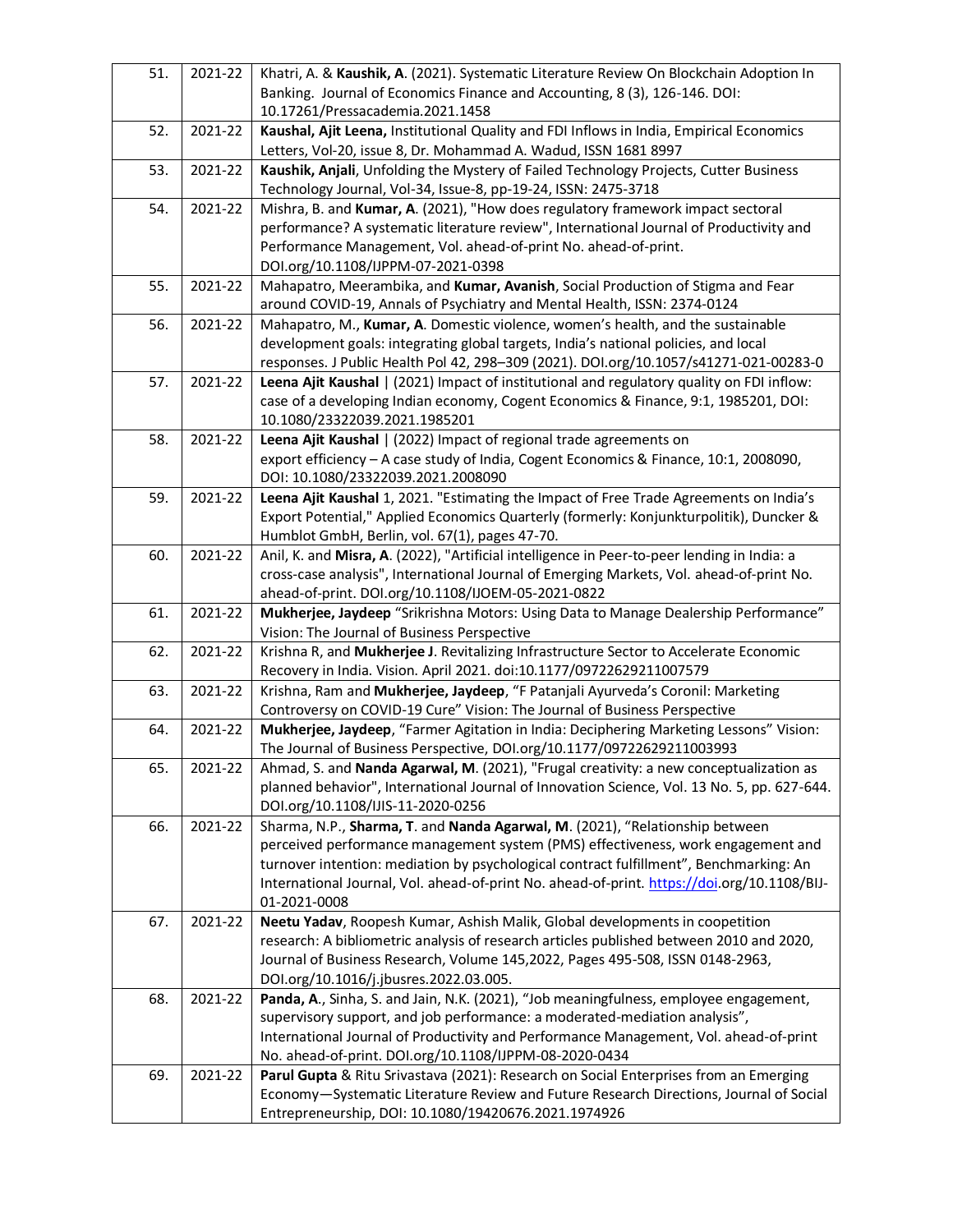| 70. | 2021-22 | Goyal, Sandeep, Sumedha Chauhan, Chauhan, Sumedha, Gupta, Parul, Bhardwaj, Amit,<br>and Mahindroo, Amit., Social Commerce: A Bibliometric Analysis and Future Research<br>Directions, Journal of Global Information Management, Pages: 33, DOI:<br>10.4018/JGIM.293291 |
|-----|---------|------------------------------------------------------------------------------------------------------------------------------------------------------------------------------------------------------------------------------------------------------------------------|
| 71. | 2021-22 | V. Sridhar, Rohit Prasad, Analysis of spectrum pricing for commercial mobile services: A                                                                                                                                                                               |
|     |         | cross country study, Telecommunications Policy,                                                                                                                                                                                                                        |
|     |         | Volume 45, Issue 9,2021,102221, ISSN 0308-5961, DOI.org/10.1016/j.telpol.2021.102221.                                                                                                                                                                                  |
| 72. | 2021-22 | Singh VK, Prasad R. Diffusion of Banking Products in Financial Inclusion Linked Savings<br>Accounts: A Case Study Based on Pradhan Mantri Jan Dhan Yojana in India. Global<br>Business Review. April 2021. DOI:10.1177/09721509211006866                               |
| 73. | 2021-22 | Prashar, A. (2021), "Moderating effects on sustainability reporting and firm performance<br>relationships: a meta-analytical review", International Journal of Productivity and                                                                                        |
|     |         | Performance Management, Vol. ahead-of-print No. ahead-of-print.                                                                                                                                                                                                        |
|     |         | DOI.org/10.1108/IJPPM-04-2021-0183                                                                                                                                                                                                                                     |
| 74. | 2021-22 | Prashar, A. (2022), "Quality management in industry 4.0 environment: a morphological                                                                                                                                                                                   |
|     |         | analysis and research agenda", International Journal of Quality & Reliability Management,<br>Vol. ahead-of-print No. ahead-of-print. DOI.org/10.1108/IJQRM-10-2021-0348                                                                                                |
| 75. | 2021-22 | R. Mishra, R. K. Singh, and T. Papadopoulos, "Linking Digital Orientation and Data-Driven                                                                                                                                                                              |
|     |         | Innovations: A SAP-LAP Linkage Framework and Research Propositions," in IEEE                                                                                                                                                                                           |
|     |         | Transactions on Engineering Management, DOI: 10.1109/TEM.2022.3153588.                                                                                                                                                                                                 |
| 76. | 2021-22 | Lakshman, C., Rai, S. and Lakshman, S. (2021), "Knowledge sharing, organizational                                                                                                                                                                                      |
|     |         | commitment and turnover intention among knowledge workers: a knowledge-based                                                                                                                                                                                           |
|     |         | perspective", Journal of Asia Business Studies, Vol. ahead-of-print No. ahead-of-print.                                                                                                                                                                                |
|     |         | DOI.org/10.1108/JABS-07-2020-0277                                                                                                                                                                                                                                      |
| 77. | 2021-22 | Ram Khilari, Om Prakash Wali, and Rajesh K. Singh., Identification and prioritisation of                                                                                                                                                                               |
|     |         | technology management practices for enhancing competitiveness of auto components                                                                                                                                                                                       |
|     |         | manufacturing firms in India, International Journal of Manufacturing Technology and                                                                                                                                                                                    |
|     |         | Management 2022 36:1, 65-94                                                                                                                                                                                                                                            |
| 78. | 2021-22 | Pravin Kumar, Rajesh Kr Singh, Justin Paul, Oikantik Sinha, Analyzing challenges for<br>sustainable supply chain of electric vehicle batteries using a hybrid approach of Delphi                                                                                       |
|     |         | and Best-Worst Method, Resources, Conservation and Recycling, Volume                                                                                                                                                                                                   |
|     |         | 175,2021,105879, ISSN 0921-3449, DOI.org/10.1016/j.resconrec.2021.105879.                                                                                                                                                                                              |
|     |         | Ruchi Mishra, Rajesh Kr Singh, Nripendra P. Rana, Developing environmental                                                                                                                                                                                             |
|     |         |                                                                                                                                                                                                                                                                        |
| 79. | 2021-22 |                                                                                                                                                                                                                                                                        |
|     |         | collaboration among supply chain partners for sustainable consumption & production:                                                                                                                                                                                    |
|     |         | Insights from an auto sector supply chain,<br>Journal of Cleaner Production, Volume 338,2022,130619,ISSN 0959-                                                                                                                                                         |
|     |         | 6526, DOI.org/10.1016/j.jclepro. 2022.130619.                                                                                                                                                                                                                          |
| 80. | 2021-22 | Deep Shree, Rajesh Kumar Singh, Justin Paul, Andy Hao, Shichun Xu, Digital platforms for                                                                                                                                                                               |
|     |         | business-to-business markets: A systematic review and future research agenda, Journal of                                                                                                                                                                               |
|     |         | Business Research, Volume 137,2021, Pages 354-365, ISSN 0148-2963,                                                                                                                                                                                                     |
|     |         | DOI.org/10.1016/j.jbusres.2021.08.031.                                                                                                                                                                                                                                 |
| 81. | 2021-22 | Ruchi Mishra, Rajesh Kumar Singh, Kannan Govindan, Barriers to the adoption of circular                                                                                                                                                                                |
|     |         | economy practices in Micro, Small and Medium Enterprises: Instrument development,                                                                                                                                                                                      |
|     |         | measurement, and validation,                                                                                                                                                                                                                                           |
|     |         | Journal of Cleaner Production, Volume 351,2,131389, ISSN 0959-                                                                                                                                                                                                         |
|     |         | 6526, DOI.org/10.1016/j.jclepro. 2022.131389.                                                                                                                                                                                                                          |
| 82. | 2021-22 | Brajesh Mishra, S.K. Tapasvi, and Abinash Panda                                                                                                                                                                                                                        |
|     |         | Take flying to the masses: a regulatory governance perspective,                                                                                                                                                                                                        |
|     |         | International Journal of Sustainable Aviation 2021 7:3, 227-248                                                                                                                                                                                                        |
| 83. | 2021-22 | Vinay Kumar Singh, Sajal Ghosh, Financial inclusion and economic growth in India amid                                                                                                                                                                                  |
|     |         | demonetization: A case study based on panel cointegration and causality, Economic                                                                                                                                                                                      |
|     |         | Analysis and Policy, Volume 71, 2021, Pages 674-693, ISSN 0313-5926,<br>DOI.org/10.1016/j.eap.2021.07.005                                                                                                                                                              |
| 84. | 2021-22 | Ying Song, Elie Bouri, Sajal Ghosh, Kakali Kanjilal. (2021) Rare earth and financial markets:                                                                                                                                                                          |
|     |         | Dynamics of return and volatility connectedness around the COVID-19 outbreak.<br>Resources Policy 74, pages 102379.                                                                                                                                                    |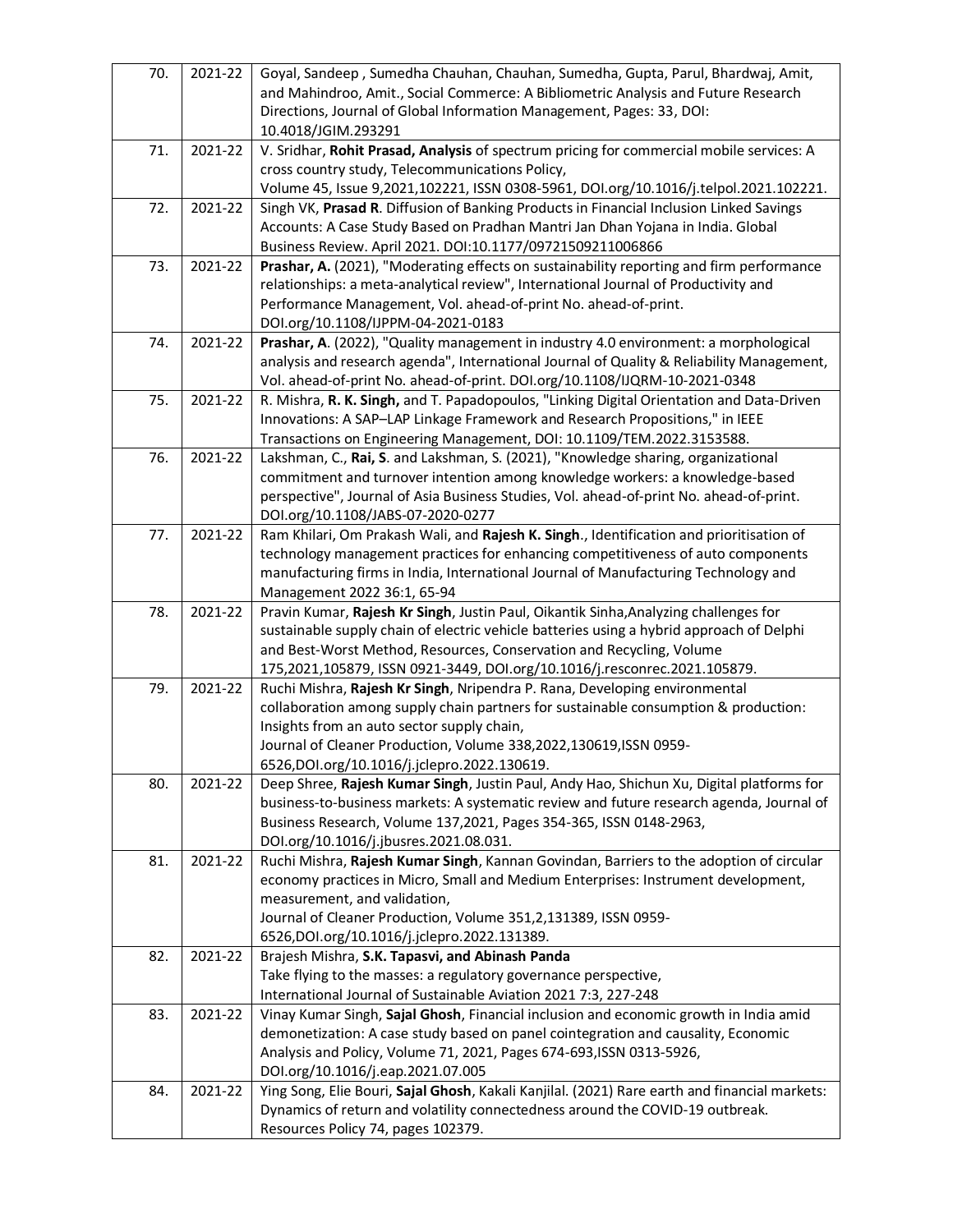| 85.  | 2021-22 | Ying Song, Elie Bouri, Sajal Ghosh, Kakali Kanjilal, Rare earth, and financial markets:<br>Dynamics of return and volatility connectedness around the COV |
|------|---------|-----------------------------------------------------------------------------------------------------------------------------------------------------------|
|      |         | ID-19 outbreak, Resources Policy, Volume 74,2021,102379, ISSN 0301-4207,<br>DOI.org/10.1016/j.resourpol.2021.102379.                                      |
| 86.  | 2021-22 | Ying Song, Elie Bouri, Sajal Ghosh, Kakali Kanjilal. (2021) Rare earth and financial markets:                                                             |
|      |         | Dynamics of return and volatility connectedness around the COVID-19 outbreak.                                                                             |
|      |         | Resources Policy 74, pages 102379.                                                                                                                        |
| 87.  | 2021-22 | Sandeep Goyal, L M Thapar School of Management, Thapar Institute of Engineering and                                                                       |
|      |         | Technology, India Chihua Hu, School of Information Management, Shanghai Lixin                                                                             |
|      |         | University of Accounting and Finance, China*                                                                                                              |
| 88.  | 2021-22 | Shaikh, I. (2021), "On the relationship between policy uncertainty and sustainable                                                                        |
|      |         | investing", Journal of Modelling in Management, Vol. ahead-of-print No. ahead-of-print.                                                                   |
|      |         | DOI.org/10.1108/JM2-12-202-0320                                                                                                                           |
| 89.  | 2021-22 | Shaikh, Imlak, Environmental, social, and governance (ESG) practice and firm                                                                              |
|      |         | performance: An international evidence, Journal of Business Economics and                                                                                 |
|      |         | Management, Vol-1, Issue-23, pp- 218- 237, 10.3846/jbem.2022.16202                                                                                        |
| 90.  | 2021-22 | Shailendra Rai, Miia Chabot, Jean-Louis Bertrand, Imlak Shaikh, Indian banking industry: a                                                                |
|      |         | new evidence from a profitability perspective, Verslas: teorija ir praktika, pp.-349-360,                                                                 |
|      |         | DOI.org/10.3846/btp.2021.12982                                                                                                                            |
| 91.  | 2021-22 | Shalini Kalra Sahi, Understanding gender differences in the attitude towards financial risk                                                               |
|      |         | taking, International Journal of Indian Culture and Business Management 2022 25:2, 139-<br>158                                                            |
| 92.  | 2021-22 | iwari A, Sharma RR, Sharma T. A Case of Family Business Strategy of Expansion. Global                                                                     |
|      |         | Business Review. June 2021. DOI:10.1177/0972150921989667                                                                                                  |
| 93.  | 2021-22 | Schlegelmilch, B.B., Sharma, K. and Garg, S. (2022), "Employing machine learning for                                                                      |
|      |         | capturing COVID-19 consumer sentiments from six countries: a methodological                                                                               |
|      |         | illustration", International Marketing Review, Vol. ahead-of-print No. ahead-of-print.                                                                    |
|      |         | DOI.org/10.1108/IMR-06-2021-0194                                                                                                                          |
| 94.  | 2021-22 | Tiwari, A., Sharma, T. and Sharma, R.R. (2022), "Exploring workplace dignity from                                                                         |
|      |         | managerial lens", Management Research Review, Vol. 45 No. 4, pp. 545-562.                                                                                 |
|      |         | DOI.org/10.1108/MRR-08-2020-0544                                                                                                                          |
| 95.  | 2021-22 | Mazumder, T., Nanda Agarwal, M. and Sharma, T. (2022), "Organizational identification                                                                     |
|      |         | of knowledge workers in India: causes, consequences and the relevance of context",                                                                        |
|      |         | Personnel Review, Vol. 51 No. 3, pp. 1020-1040. DOI.org/10.1108/PR-04-2020-0255                                                                           |
| 96.  | 2021-22 | Singh K. Rajesh, Mangla Kr. Sachin, Singh, Bhatia Manjot, Luthra, Sunil, Integration of                                                                   |
|      |         | green and lean practices for sustainable business management, business strategy, and the                                                                  |
|      |         | environment, First published: 27 September 2021, DOI.org/10.1002/bse.2897                                                                                 |
| 97.  | 2021-22 | Dutta, G., Kumar, R., Sindhwani, R. et al. Digitalization priorities of quality control                                                                   |
|      |         | processes for SMEs: a conceptual study in perspective of Industry 4.0 adoption. J Intell                                                                  |
|      |         | Manuf 32, 1679-1698 (2021). DOI.org/10.1007/s10845-021-01783-2<br>Chhabra, D., Singh, R.K. and Kumar, V. (2022), "Developing IT-enabled performance       |
| 98.  | 2021-22 | monitoring system for green logistics: a case study", International Journal of Productivity                                                               |
|      |         | and Performance Management, Vol. 71 No. 3, pp. 775-789. DOI.org/10.1108/IJPPM-12-                                                                         |
|      |         | 2020-0678                                                                                                                                                 |
| 99.  | 2021-22 | Singh, R.K., Agrawal, S., Sahu, A. and Kazancoglu, Y. (2021), "Strategic issues of big data                                                               |
|      |         | analytics applications for managing health-care sector: a systematic literature review and                                                                |
|      |         | future research agenda", The TQM Journal, Vol. ahead-of-print No. ahead-of-print.                                                                         |
|      |         | DOI.org/10.1108/TQM-02-2021-0051                                                                                                                          |
| 100. | 2021-22 | Kumar Varun, Kumar Girish, Singh Rajesh Kumar, Soni Umang, Degrading systems                                                                              |
|      |         | availability analysis: analytical semi-Markov approach", Eksploatacja i Niezawodnosc-                                                                     |
|      |         | Maintenance and Reliabilitypp- 195-208, 10.17531/ein.2021.1.20                                                                                            |
| 101. | 2021-22 | Mishra, R., Singh, R.K. and Subramanian, N. (2021), "Impact of disruptions in agri-food                                                                   |
|      |         | supply chain due to COVID-19 pandemic: contextualised resilience framework to achieve                                                                     |
|      |         | operational excellence", The International Journal of Logistics Management, Vol. ahead-                                                                   |
|      |         | of-print No. ahead-of-print. DOI.org/10.1108/IJLM-01-2021-0043                                                                                            |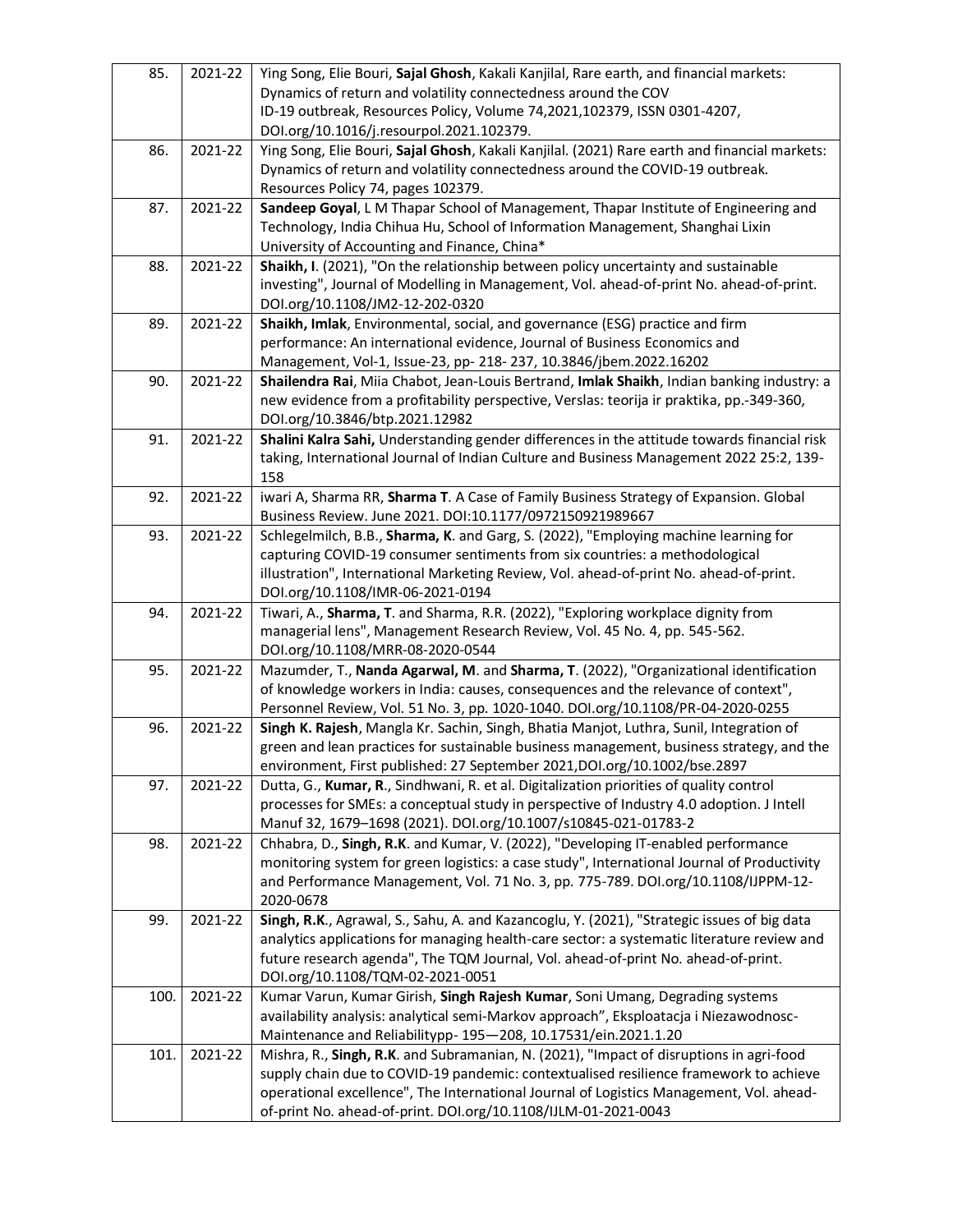| 102. | 2021-22 | Rahman, M.S., Bag, S., Hassan, H., Hossain, M.A. and Singh, R.K. (2022), "Destination<br>brand equity and tourist's revisit intention towards health tourism: an empirical study",<br>Benchmarking: An International Journal, Vol. 29 No. 4, pp. 1306-1331.<br>DOI.org/10.1108/BIJ-03-2021-0173                                            |
|------|---------|--------------------------------------------------------------------------------------------------------------------------------------------------------------------------------------------------------------------------------------------------------------------------------------------------------------------------------------------|
| 103. | 2021-22 | Singh, R.K. and Gurtu, A. (2021), "Prioritizing success factors for implementing total<br>productive maintenance (TPM)", Journal of Quality in Maintenance Engineering, Vol.<br>ahead-of-print No. ahead-of-print. DOI.org/10.1108/JQME-09-2020-0098                                                                                       |
| 104. | 2021-22 | Singh, R.K. and Gurtu, A. (2021), "Embracing advanced manufacturing technologies for<br>performance improvement: an empirical study", Benchmarking: An International Journal,<br>Vol. ahead-of-print No. ahead-of-print. DOI.org/10.1108/BIJ-02-2021-0110                                                                                  |
| 105. | 2021-22 | Baral, M.M., Singh, R.K. and Kazançoğlu, Y. (2021), "Analysis of factors impacting<br>survivability of sustainable supply chain during COVID-19 pandemic: an empirical study in<br>the context of SMEs", The International Journal of Logistics Management, Vol. ahead-of-<br>print No. ahead-of-print. DOI.org/10.1108/IJLM-04-2021-0198  |
| 106. | 2021-22 | Gupta, A., Singh, R.K. and Gupta, S. (2021), "Developing human resource for the<br>digitization of logistics operations: readiness index framework", International Journal of<br>Manpower, Vol. ahead-of-print No. ahead-of-print. DOI.org/10.1108/IJM-03-2021-0175                                                                        |
| 107. | 2021-22 | Kumar, N., Kumar, G. and Singh, R.K. (2022), "Analysis of barriers intensity for investment<br>in big data analytics for sustainable manufacturing operations in post-COVID-19 pandemic<br>era", Journal of Enterprise Information Management, Vol. 35 No. 1, pp. 179-213.<br>DOI.org/10.1108/JEIM-03-2021-0154                            |
| 108. | 2021-22 | Gupta, Srikant, Jha, Babita, Singh, R.K, Decision making framework for foreign direct<br>investment: Analytic hierarchy process and weighted aggregated sum product assessment<br>integrated approach, Journal of Public Affairs, First published: 22 October 2021<br>https://DOI.org/10.1002/pa.2771                                      |
| 109. | 2021-22 | Gupta, Anchal and Singh, R.K, Applications of emerging technologies in logistics sector for<br>achieving circular economy goals during COVID 19 pandemic: analysis of critical success<br>factors, International Journal of Logistics Research and Applications2021, Ahead-of-print,<br>$1 - 22$<br>DOI.org/10.1080/13675567.2021.1985095  |
| 110. | 2021-22 | Pandeya, Shipra, Singh, R.K, and Gunasekaran, Angappa, Supply chain risks in Industry 4.0<br>environment: review and analysis framework, Production Planning & Control2021, Ahead-<br>of-print, 1-28<br>DOI.org/10.1080/09537287.2021.2005173                                                                                              |
| 111. | 2021-22 | Surajit Bag, Pavitra Dhamija, David J. Bryde, Rajesh Kumar Singh, Effect of eco-innovation<br>on green supply chain management, circular economy capability, and performance of<br>small and medium enterprises,<br>Journal of Business Research, Volume 141, 2022, Pages 60-72, ISSN 0148-2963,<br>DOI.org/10.1016/j.jbusres.2021.12.011. |
| 112. | 2021-22 | Singh, Vanita Karan Babbar, Empowered but abused? A moderated mediation analysis to<br>explore the relationship between wife's relative resources, relational empowerment and<br>physical abuse,<br>Social Science & Medicine, Volume 296,2022,114766, ISSN 0277-<br>9536, DOI.org/10.1016/j.socscimed. 2022.114766.                       |
| 113. | 2021-22 | Srivastava R, Gupta P. Research on unhealthy food and beverages advertising targeting<br>children: Systematic literature review and directions for future research. Australian<br>Journal of Management. December 2021. DOI:10.1177/03128962211059579                                                                                      |
| 114. | 2021-22 | Srivastava R, Srivastava V. A Study of Buyer Motivations at the Bottom of Pyramid in<br>Urban India. Vision. November 2021. DOI:10.1177/09722629211051441                                                                                                                                                                                  |
| 115. | 2021-22 | Srivastava, K. M, and Shaikh, Imlak, Modeling Enablers of Transporter's Performance in<br>Downstream Logistics of the Indian Oil Sector, Advances in Operations Research, Volume<br>2021   Article ID 1654326   DOI.org/10.1155/2021/1654326                                                                                               |
| 116. | 2021-22 | Banerji, D., Saha, V., Singh, N. and Srivastava, R. (2022), "What are the most important<br>consumer decision factors when choosing an airline? An emerging economy perspective",<br>Asia Pacific Journal of Marketing and Logistics, Vol. ahead-of-print No. ahead-of-print.<br>DOI.org/10.1108/APJML-07-2021-0486                        |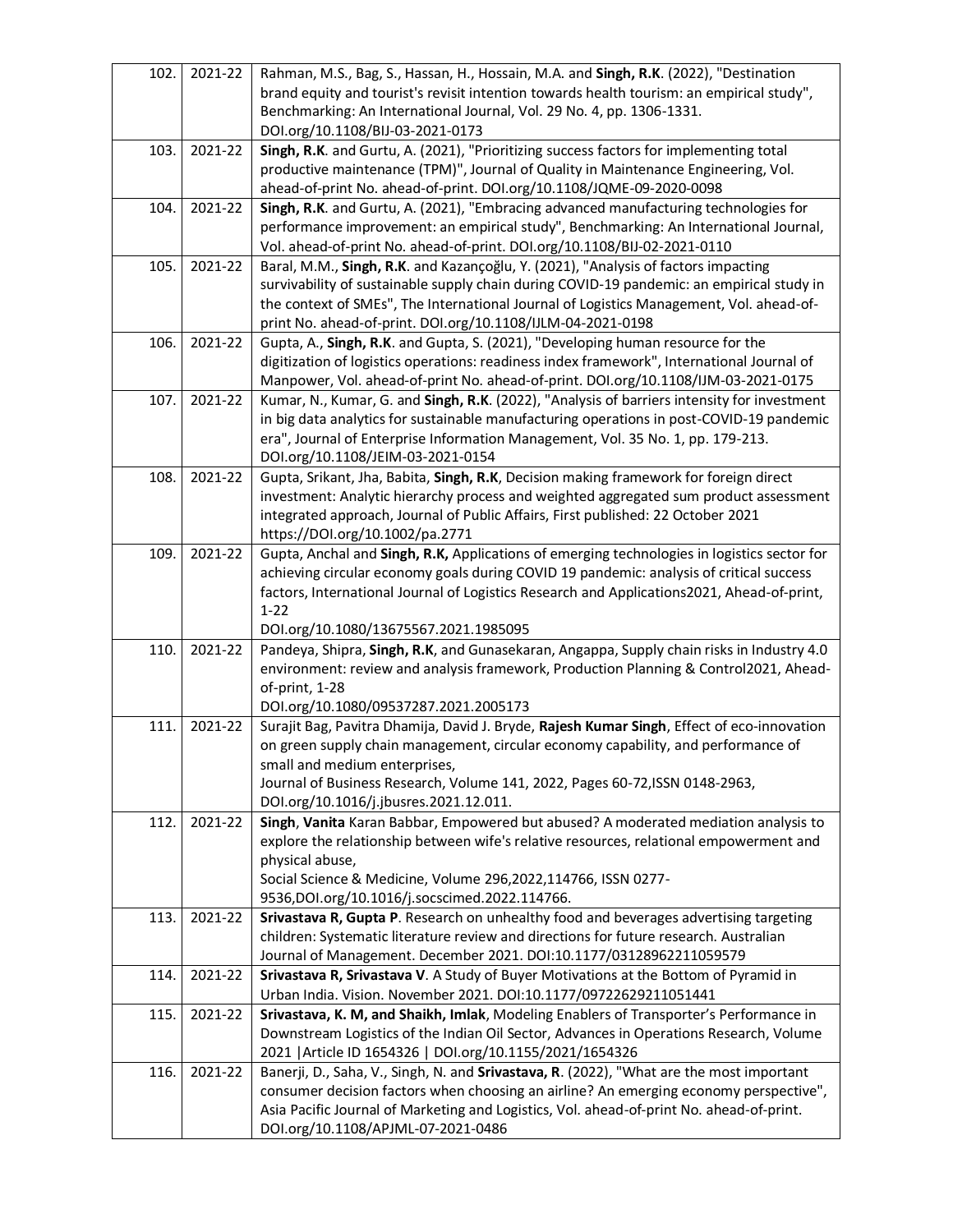| 117. | 2021-22 | Gupta, Astha, Sharma, Kirti, and Srivastava, Ritu" Systematic Literature Review on<br>Importance of Limited Resource Model in Health-oriented Behaviours "Vision: The Journal<br>of Business Perspective, DOI.org/10.1177/0972262921999867                |
|------|---------|-----------------------------------------------------------------------------------------------------------------------------------------------------------------------------------------------------------------------------------------------------------|
| 118. | 2021-22 | Srivastava R, Banerji D, Nema P, Choudhary S. The Role of Perceived Risk in Engaging<br>Customer and Employees for Value Creation in Services. Vision. June 2021.<br>DOI:10.1177/09722629211022516                                                        |
| 119. | 2021-22 | Senecha, N. and Srivastava, R. (2022), "Mentorrd EduTech: charting new territories<br>through social media marketing", Emerald Emerging Markets Case Studies, Vol. 12 No. 2.<br>DOI.org/10.1108/EEMCS-09-2021-0310                                        |
| 120. | 2021-22 | Srivastava, R. and Yadav, Y. (2021), "Retail post-COVID growth strategy - is omni channel<br>the way?", Emerald Emerging Markets Case Studies, Vol. 11 No. 1.<br>https://DOI.org/10.1108/EEMCS-08-2020-0308                                               |
| 121. | 2021-22 | Kumar, R. and Srivastava, V. (2022), "Modelling factors of social media usage by B2B<br>salespersons: an emerging market study", Journal of Business & Industrial Marketing, Vol.<br>ahead-of-print No. ahead-of-print. DOI.org/10.1108/JBIM-04-2021-0235 |
| 122. | 2021-22 | Tripathi SS, Ashra S. Managing Technological Innovations at Deki Electronics. Vision.<br>December 2021. DOI:10.1177/09722629211066366                                                                                                                     |

# 6. Faculty Presented Papers in International / National Conference:

| S. No | Year    | <b>Conference Proceedings Publication</b>                                                                                                                                   |
|-------|---------|-----------------------------------------------------------------------------------------------------------------------------------------------------------------------------|
| 1.    | 2021-22 | Gupta, Sen. Rupan, Bharadwaj, Shah Sangeeta, and Gupta, Narain, Industry 4.0,                                                                                               |
|       |         | Manufacturing Capabilities and Sustainable Development, GIT 2021, 2nd International                                                                                         |
|       |         | Conclave on Globalizing Indian Thought, Indian Institute of Management Kozhikode, ISBN:<br>978-93-5493-297-7                                                                |
| 2.    | 2021-22 | Gaur Vidhu, and Paramjit S. Lamba., Engagement with Action in Karma Yoga: Third                                                                                             |
|       |         | Discourse of Bhagwad Gita., 2nd International Conclave on Globalizing Indian Though. IIM                                                                                    |
|       |         | Kozhikode, ISBN: 978-93-5493-297-7                                                                                                                                          |
| 3.    | 2021-22 | Gupta, A.K., Gupta, N. (2021). Manufacturing Strategy Dimensions as I4.0 Performance                                                                                        |
|       |         | Antecedents in Developing Economies. In: Dolgui, A., Bernard, A., Lemoine, D., von                                                                                          |
|       |         | Cieminski, G., Romero, D. (eds) Advances in Production Management Systems. Artificial                                                                                       |
|       |         | Intelligence for Sustainable and Resilient Production Systems. APMS 2021. IFIP Advances                                                                                     |
|       |         | in Information and Communication Technology, vol 630. Springer, Cham.                                                                                                       |
|       |         | doi.org/10.1007/978-3-030-85874-2_18                                                                                                                                        |
| 4.    | 2021-22 | A. K. Gupta., Mitigation Strategy to Supply Chain Disruptions and Supply Chain                                                                                              |
|       |         | Disruptions orientation., 8th Pan lim World Management Conference. IIM Kozhikode,                                                                                           |
|       |         | 9842ISBN2021A                                                                                                                                                               |
| 5.    | 2021-22 | Preeti Jain, and A. K. Gupta., Mapping the Digital Procurement Research: A Bibliometric                                                                                     |
| 6.    | 2021-22 | Analysis., 8th Pan lim World Management Conference. IIM Kozhikode, 9842ISBN2021A<br>A. K. Gupta and N. Gupta, "Strategic Sourcing - Selection of Suppliers Using DELPHI-AHP |
|       |         | Approach," 2021 IEEE International Conference on Industrial Engineering and Engineering                                                                                     |
|       |         | Management (IEEM), 2021, pp. 1194-1197, DOI: 10.1109/IEEM50564.2021.9672923.                                                                                                |
| 7.    | 2021-22 | Gupta, N., Dutta, G., Mitra, K., Tiwari, M.K. (2021). Analytics with Stochastic Optimization:                                                                               |
|       |         | Experimental Results of Demand Uncertainty in a Process Industry. In: Dolgui, A., Bernard,                                                                                  |
|       |         | A., Lemoine, D., von Cieminski, G., Romero, D. (eds) Advances in Production Management                                                                                      |
|       |         | Systems. Artificial Intelligence for Sustainable and Resilient Production Systems. APMS                                                                                     |
|       |         | 2021. IFIP Advances in Information and Communication Technology, vol 631. Springer,                                                                                         |
|       |         | Cham. doi.org/10.1007/978-3-030-85902-2_9                                                                                                                                   |
| 8.    | 2021-22 | Reddy, J Srikanth, and Gupta, Narain and Sharma, Ritu, Virtual Accreditations PRT Visits: A                                                                                 |
|       |         | New Normal in the Accreditation World (February 2022). Proceedings of the International                                                                                     |
|       |         | Conference on Best Innovative Teaching Strategies (ICON-BITS 2021), Available at SSRN:                                                                                      |
|       |         | dx.doi.org/10.2139/ssrn.4027031                                                                                                                                             |
| 9.    | 2021-22 | Goyal, Ankit, and Gupta, N., (2021) Investigating Barriers to A Sustainable Food Supply                                                                                     |
|       |         | Chain Developing Nations -Retailers Views. WMC PAN IIM 2021   9842   ISBN   2021   A                                                                                        |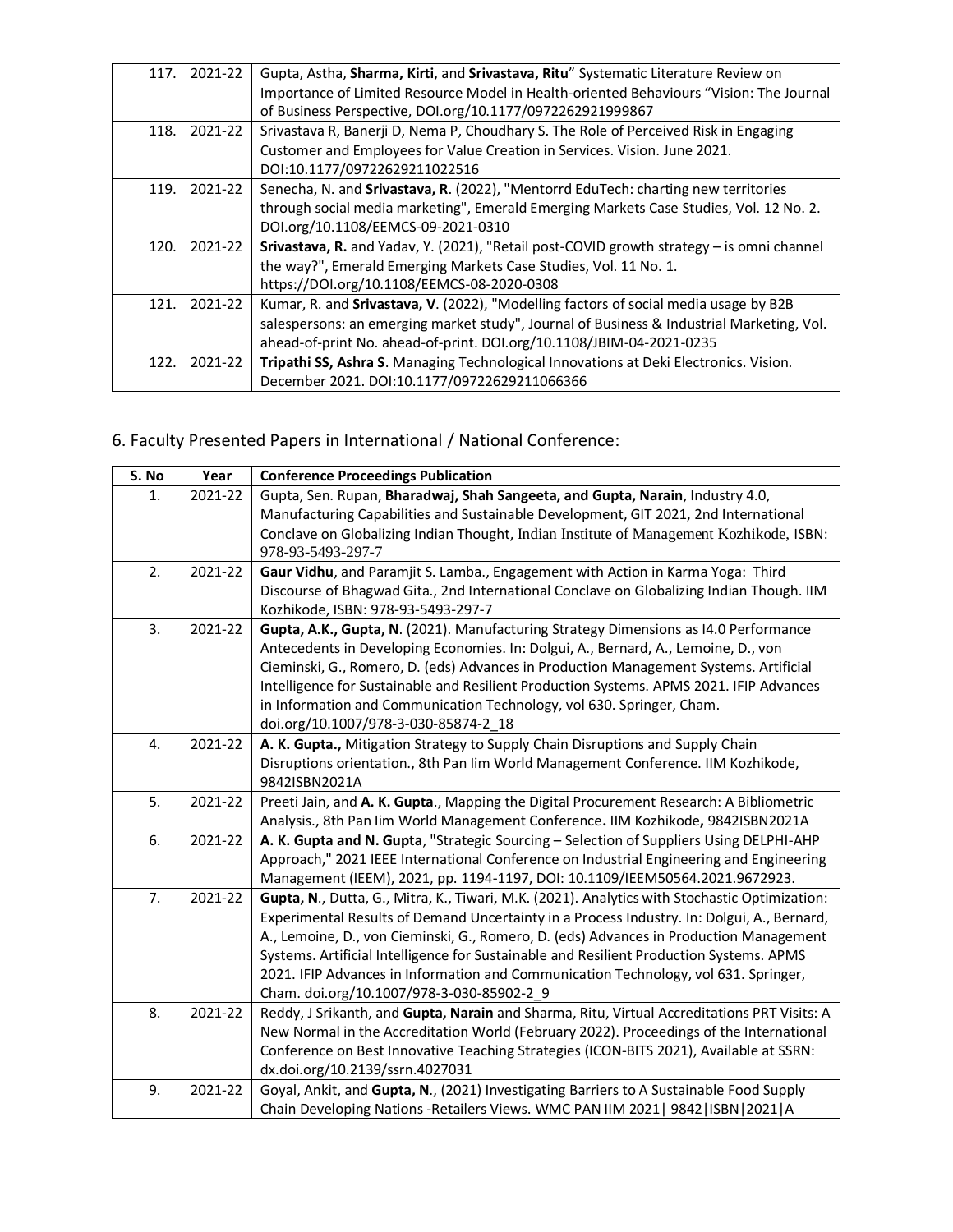| 10. | 2021-22 | Gupta, Narain, Innovations in Pedagogy, Student's Assessment, Technology: An Approach<br>to Build a Responsible Citizen and a Better Society (February 2, 2022). Proceedings of the<br>International Conference on Best Innovative Teaching Strategies (ICON-BITS 2021),<br>Available at SSRN: dx.doi.org/10.2139/ssrn.4024285         |
|-----|---------|----------------------------------------------------------------------------------------------------------------------------------------------------------------------------------------------------------------------------------------------------------------------------------------------------------------------------------------|
| 11. | 2021-22 | Reddy, J Srikanth, and Gupta, Narain and Sharma, Ritu, To Investigate the Key<br>Antecedents of the Acceptance of Accreditations in Business Schools (February 4, 2022).<br>Proceedings of the International Conference on Best Innovative Teaching Strategies<br>(ICON-BITS 2021), Available at SSRN: dx.doi.org/10.2139/ssrn.4027041 |
| 12. | 2021-22 | Biyani, Ayush and Gupta, Narain, The Way Forward to the Post-pandemic Evolving<br>Education Ecosystem: An Institutional Theory Perspective (February 4, 2022). Proceedings<br>of the International Conference on Best Innovative Teaching Strategies (ICON-BITS 2021),<br>Available at SSRN: dx.doi.org/10.2139/ssrn.4027058           |
| 13. | 2021-22 | Goyal, Ankit, and Gupta, Narain, Fresh Fruits & Vegetables Loss and Wastage Analysis to<br>Build a Sustainable and Efficient Supply Chain - Farmers and Distributors Views, GIT 2021,<br>2nd International Conclave on Globalizing Indian Thought, Indian Institute of<br>Management Kozhikode, ISBN: 978-93-5493-297-7                |
| 14. | 2021-22 | Sujan, Harish and Jain, K. Ajay, Abusive Sales Supervision: A Resource Deployment,<br>Depletion and Replenishment Perspective, Academy of Marketing Science conference<br>2021, AMS USA                                                                                                                                                |
| 15. | 2021-22 | Shoma Mukherji, and Jain, Neera, Logos: Role in Communicating Corporate Vision and<br>Strategy, 86th Annual International Conference October 18-23, 2021, Association for<br><b>Business Communication</b>                                                                                                                             |
| 16. | 2021-22 | Leena Ajit Kaushal, 2022, Field Crop Residue burning Induced Particulate Pollution in NW<br>India - Policy Challenges & Way Forward, IOP Conf. Ser.: Earth Environ. Sci. 1009 012006                                                                                                                                                   |
| 17. | 2021-22 | Kaushal, L. A. (2021). FDI & Institutional Quality: Empirical Evidence from India. The<br>Business and Management Review, 55. DOI: 10.24052/BMR/V12NU02/ART-05                                                                                                                                                                         |
| 18. | 2021-22 | N. Gupta and A. K. Gupta, "Developing Framework for the Implementation of MSP for<br>Indian Farmers Using Integrated ISM and MICMAC Approach," 2021 IEEE International<br>Conference on Industrial Engineering and Engineering Management (IEEM), 2021, pp.<br>372-376, DOI: 10.1109/IEEM50564.2021.9672837.                           |
| 19. | 2021-22 | Pillania, K. Rajesh, (2022). Globalising Indian Thought Indian Cinema, 2nd International<br>Conclave on Globalizing Indian Thought. IIM Kozhikode., ISBN: 978-93-5493-297-7                                                                                                                                                            |
| 20. | 2021-22 | Prashar, A., Shekarian, Ehsan, Khan, Sadaf Iqra, Ayati, Mohammad. Sayed, Sillanpää, Ilkka,<br>Majava, Jukka, and Prashar, Anupama, Exploring Sustainable SCM in Heavy-Duty Vehicle<br>and Equipment Industry: A Multiple Case Study of Four Manufacturers, Twenty Second<br>Working Seminar on Production Economics.                   |
| 21. | 2021-22 | Syed Rizwan Naqvi, Dr. Puja Sareen, and Dr. Tanuja Sharma., Enhancing eLearning<br>Effectiveness: Qualitative Study of Tata Realty and Infrastructure Limited (TRIL), 2nd<br>International Conference On Business Research And Innovation (ICBRI 2022).,                                                                               |
| 22. | 2021-22 | Syed Rizwan Naqvi, Dr. Puja Sareen, and Dr. Tanuja Sharma., Mediating Role of<br>Organizational Effectiveness between e-HRM Strength and Sustainability, 7th Biennial<br>Conference Biennial Conference of INDAM 20222022., Indian Institute of Management<br>Rohtak, 978-93-5593-772-8                                                |
| 23. | 2021-22 | Syed Rizwan Naqvi, Dr. Puja Sareen, and Dr. Tanuja Sharma., Role of e-training in<br>Alignment of Business-IT Strategies: Qualitative Study of Royal Dutch Shell, 12th<br>International Conference on Global information & business Strategies at GIBS, GGSIP<br>University, Rohini, Delhi.,                                           |
| 24. | 2021-22 | Sharma, Tanuja, Sharma, Radha, and Chakravarty, Arjya, Gender, generations and the<br>good workplace : Sustainable talent strategies for gender across generations., 13th-14th<br>Equality, Diversity and Inclusion International Conference., IOP, Universität Bern,<br>Switzerland                                                   |
| 25. | 2021-22 | Daka, Himanshu, and Sharma, Tanuja, Personal Transformation through Vipassana and its<br>influence at workplace, A study with grounded theory approach, WAM conference<br>experience,                                                                                                                                                  |
| 26. | 2021-22 | Kathuria, Richa, Awasthy, Richa, and Sharma, Tanuja., Spiritual Intelligence lessons from<br>Nichiren Buddhism in the times of Covid-19, 2021 MSR Scholarly Research Colloquiul,                                                                                                                                                       |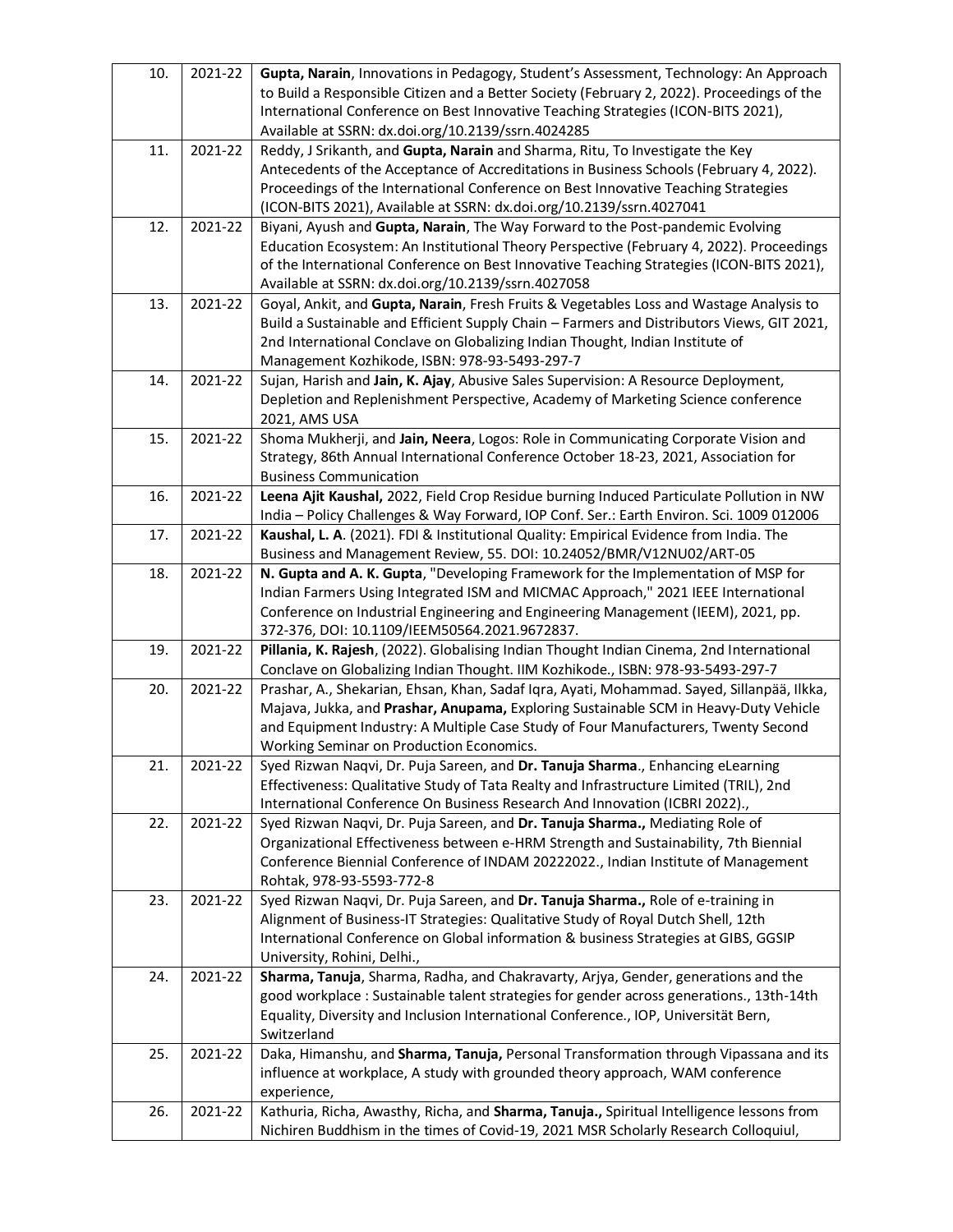|     |         | https://www.youtube.com/watch?v=gxiNwGE4Tjk&list=PLMbijo2mWY-                             |
|-----|---------|-------------------------------------------------------------------------------------------|
|     |         | aMGLJU5eQRkqvpjjmlfd6k&index=11                                                           |
| 27. | 2021-22 | Puja Sareen, and Sharma, Tanuja, Artificial Intelligence in e-HRM: Qualitative Study of   |
|     |         | Tech Mahindra, 8th Global Conference on Business Management and Social Sciences.,         |
|     |         | 17th-18th March 2022                                                                      |
| 28. | 2021-22 | Puja Sareen, and Sharma, Tanuja, Impact of COVID-19 on Behavioural Intention to Use E-    |
|     |         | Learning in Indian Organizations, 8th Global Conference on Business Management and        |
|     |         | Social Sciences., 17th-18th March 2022                                                    |
| 29. | 2021-22 | Gautam Dutta, Ravinder Kumar, Rahul Sindhwani, Rajesh Kr. Singh, Overcoming the           |
|     |         | barriers of effective implementation of manufacturing execution system in pursuit of      |
|     |         | smart manufacturing in SMEs, Procedia Computer Science, Volume 200, 2022, Pages 820-      |
|     |         | 832, ISSN 1877-0509, doi.org/10.1016/j.procs.2022.01.279.                                 |
| 30. | 2021-22 | Priyadarshini, Jaya, and Singh, Kr. Rajesh, Industry 4.0 and Supply Chain Performance: A  |
|     |         | Systematic Literature Review, POMS India International conference proceedings, ISBN:      |
|     |         | 978-93-93789-00-6                                                                         |
| 31. | 2021-22 | Jain, Preeti, and Singh, Kr. Rajesh, Blockchain Technology for Procurement 4.0: An        |
|     |         | Overview, POMS India International conference proceedings, ISBN: 978-93-93789-00-6        |
| 32. | 2021-22 | Kumar, Devinder and Singh, Kr. Rajesh, Applications of Internet of Things (IoT) for       |
|     |         | efficient Inventory Management: An Overview, POMS India International conference          |
|     |         | proceedings, ISBN: 978-93-93789-00-6                                                      |
| 33. | 2021-22 | Sharma, D., Kumar, P., Singh, R.K. (2021). Modeling Interrelationships of Sustainable     |
|     |         | Manufacturing Barriers by Using Interpretive Structural Modeling. In: Phanden, R.K.,      |
|     |         | Mathiyazhagan, K., Kumar, R., Paulo Davim, J. (eds) Advances in Industrial and Production |
|     |         | Engineering. Lecture Notes in Mechanical Engineering. Springer, Singapore.                |
|     |         | doi.org/10.1007/978-981-33-4320-7 19                                                      |
| 34. | 2021-22 | Vallabh, Priyanka, Understanding Meaningfulness in Organizations: from the Lens of        |
|     |         | Indian Philosophy, International Conference on Globalizing Indian Thought (GIT) 2021, IIM |
|     |         | Kozhikode, https://bit.ly/git-2021_proceedings                                            |
|     |         |                                                                                           |

## 7. News Paper / Magazine Article:

| S.<br>No. | <b>Financial</b><br>Year | <b>Magazine Article/ Newspaper Article</b>                                                                                                                           |
|-----------|--------------------------|----------------------------------------------------------------------------------------------------------------------------------------------------------------------|
| 1.        | 2021-22                  | Bhandari, Niva, (2021), Five skills young managers need to fight the Covid crisis Published<br>online April 29, 2021, The Hindu Business Line (BLoC).                |
| 2.        | 2021-22                  | Jyotsna Bhatnagar, (2021), Leadership Attributes, DEI & Building Institutions of<br>Consequence, NHRDN NCR HR CHRONICLE, Published online July 03, 2021,             |
| 3.        | 2021-22                  | How B-schools are evolving with changing needs?, April 6, 2021, 11:14 PM IST Prof (Dr.)<br>Jyotsna Bhatnagar (2021) in Voices, India, Lifestyle, TOI                 |
| 4.        | 2021-22                  | Kulshrestha, Chinmaya, (2021) How pedagogical approach in learning needs to change to<br>learn in b-schools in pandemic, Published online May 06, 2021, India today. |
| 5.        | 2021-22                  | Kulshrestha, Chinmaya, (2021), 5 skills that management leaders must master, Published<br>online Sep 12, 2021, Tribune India                                         |
| 6.        | 2021-22                  | Gaur, Vidhu, (2021), Intellect, humor and interpersonal skills are necessary to excel as a<br>manager, Published online June 28, 2021, The Times of India.           |
| 7.        | 2021-22                  | Gaur, Vidhu, (2021), Guide to choose the right B-school for your future, Published online<br>April 01, 2021, India Today                                             |
| 8.        | 2021-22                  | <b>Parul Gupta,</b> (2021), Role Of Research In Giving Real-World Benefit To The Employees,<br>Published online August 13, 2021, Business World.                     |